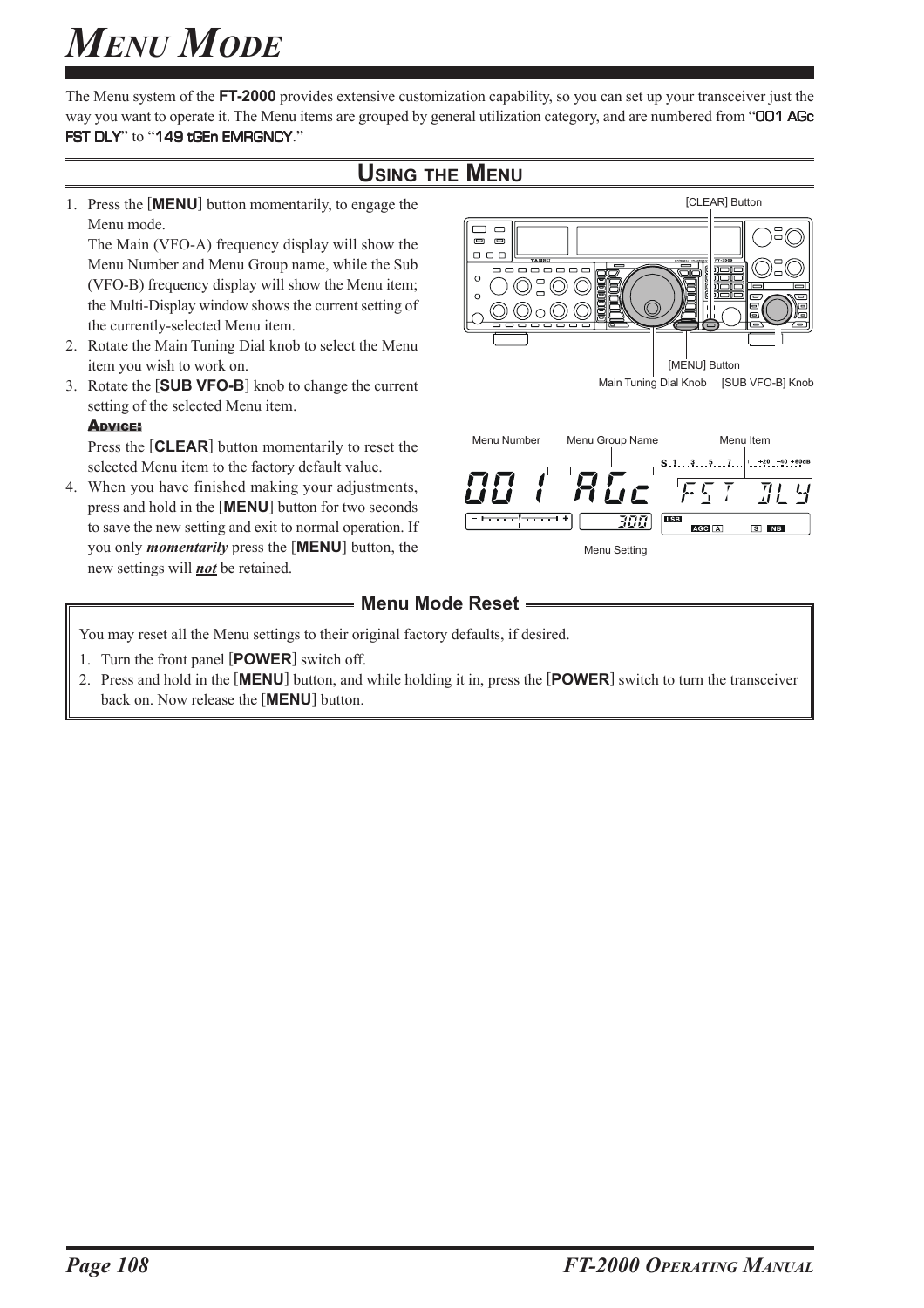| <b>GROUP</b>                     | <b>No. MENU FUNCTION</b>             | <b>AVAILABLE VALUES</b>                             | <b>DEFAULT SETTING</b>  |
|----------------------------------|--------------------------------------|-----------------------------------------------------|-------------------------|
| <b>AGC</b>                       | 001 AGc FST DLY                      | $20 \sim 4000$ msec (20 msec/step)                  | 300 msec                |
| <b>AGC</b>                       | 002 AGc FST HLD                      | $0 \sim 2000$ msec (20 msec/step)                   | 20 msec                 |
| <b>AGC</b>                       | 003 AGc MID DLY                      | $20 \sim 4000$ msec (20 msec/step)                  | 700 msec                |
| <b>AGC</b>                       | 004 AGc MID HLD                      | $0 \sim 2000$ msec (20 msec/step)                   | 20 msec                 |
| <b>AGC</b>                       | 005 AGc SLW DLY                      | $20 \sim 4000$ msec (20 msec/step)                  | 2000 msec               |
| <b>AGC</b>                       | 006 AGc SLW HLD                      | $0 \sim 2000$ msec (20 msec/step)                   | 20 msec                 |
| <b>DISPLAY</b>                   | 007 diSP COLOR                       | bL1 / bL2 / bL3 / ub1 / ub2                         | $bL1^{*1}$              |
| <b>DISPLAY</b>                   | 008 diSP DIM MTR                     | $0 \sim 15$                                         | $\overline{7}$          |
| <b>DISPLAY</b>                   | 009 diSP DIM VFD                     | $0 \sim 7$                                          | $\overline{4}$          |
| <b>DISPLAY</b>                   | 010 diSP BAR SEL                     | CLAr / C-tn / u-tn                                  | $C$ -tn                 |
| <b>DISPLAY</b>                   | 011 diSP PK HLD                      | OFF / 0.5 / 1.0 / 2.0 sec                           | <b>OFF</b>              |
| <b>DISPLAY</b>                   | 012 diSP RTR STU                     | 0 / 90 / 180 / 270°                                 | $0^{\circ}$             |
| <b>DISPLAY</b>                   | 013 diSP RTR ADJ                     | $-30^\circ \sim 0^\circ$ (2°/step)                  | $\overline{0^{\circ}}$  |
| <b>DISPLAY</b>                   | 014 diSP QMB MKR                     | On / OFF                                            | $On*1$                  |
| <b>DISPLAY</b>                   | 015 diSP LVL IND                     | $PI / SP / CO / nO / dn / Cd / Ud / rP / nG / Pr /$ |                         |
|                                  |                                      | SH/UI                                               |                         |
| <b>DVS</b>                       | 016 dUS RX LVL                       | $0 - 100$                                           | 50                      |
| <b>DVS</b>                       | 017 dUS TX LVL                       | $0 \sim 100$                                        | 50                      |
| <b>KEYER</b>                     | 018 tEy BEACON                       | OFF / $1 \sim 255$ sec                              | <b>OFF</b>              |
| <b>KEYER</b>                     | 019 tEy NUM STL                      | 1290 / AunO / Aunt / A2nO / A2nt / 12nO / 12nt      | 1290                    |
| <b>KEYER</b>                     | 020 tEy CONTEST                      | $1 - 9999$                                          | 1                       |
| <b>KEYER</b>                     | 021 tEy CW MEM1                      | tyP1 / tyP2                                         | tyP2                    |
| <b>KEYER</b>                     | 022 tEy CW MEM2                      | tyP1 / tyP2                                         | tyP2                    |
| <b>KEYER</b>                     | 023 tEy CW MEM3                      |                                                     | tyP2                    |
|                                  |                                      | tyP1 / tyP2                                         |                         |
| <b>KEYER</b><br><b>KEYER</b>     | 024 tEy CW MEM4                      | tyP1 / tyP2                                         | tyP2<br>$\text{tpP2*2}$ |
| <b>GENERAL</b>                   | 025 tEy CW MEM5<br>026 GEnE ANT SEL  | tyP1 / tyP2                                         | bAnd                    |
|                                  |                                      | bAnd / rEG<br>$0 - 100$                             | 50                      |
| <b>GENERAL</b><br><b>GENERAL</b> | 027 GEnE BEP LVL<br>028 GEnE CAT BPS |                                                     |                         |
|                                  |                                      | 4800 / 9600 / 192H (19200) / 384H (38400) bps       | 4800 bps<br>10 msec     |
| <b>GENERAL</b>                   | 029 GEnE CAT TOT                     | 10 / 100 / 1000 / 3000 msec                         |                         |
| <b>GENERAL</b>                   | 030 GEnE CAT RTS                     | On / OFF                                            | On                      |
| <b>GENERAL</b>                   | 031 GEnE CAT IND                     | On / OFF                                            | On                      |
| <b>GENERAL</b>                   | 032 GEnE MEM GRP                     | On / OFF                                            | <b>OFF</b>              |
| <b>GENERAL</b>                   | 033 GEnE Q SPLIT                     | $-20 \sim 0 \sim +20$ kHz (1 kHz/step)              | +5 kHz                  |
| <b>GENERAL</b>                   | 034 GEnE TRACK                       | OFF / bAnd / FrEq                                   | <b>OFF</b>              |
| <b>GENERAL</b>                   | 035 GEnE TX TOT                      | OFF / 3 / 5 / 10 / 15 / 20 / 30 min                 | <b>OFF</b>              |
| <b>GENERAL</b>                   | 036 GEnE TRV SET                     | $30 \sim 49$ MHz                                    | 44 MHz                  |
| <b>GENERAL</b>                   | 037 GEnE µT DIAL                     | StP1 / StP2 / OFF                                   | StP1                    |
| <b>GENERAL</b>                   | 038 GEnE SNB LVL                     | nAin (MAIN) / 0~100                                 | nAin(MAIN)              |
| <b>GENERAL</b>                   | 039 GEnE SUB FIL                     | 1200 / 500 / 300 Hz                                 | 1200 Hz                 |
| <b>GENERAL</b>                   | 040 GEnE MIC SCN                     | On / OFF                                            | On                      |
| <b>GENERAL</b>                   | 041 GEnE SCN RSM                     | CAr / 5Sec                                          | 5SEc                    |
| <b>GENERAL</b>                   | 042 GEnE ANTIVOX                     | $0 \sim 100$                                        | 50                      |
| <b>GENERAL</b>                   | 043 GEnE FRQ ADJ                     | $-25 \sim 0 \sim +25$                               | $\mathbf 0$             |
| S IF SFT                         | 044 S-iF LSB SFT                     | $-1000 \sim +1000$ Hz (20 Hz/step)                  | 0 Hz                    |
| S IF SFT                         | 045 S-iF USB SFT                     | $-1000 \sim +1000$ Hz (20 Hz/step)                  | 0 Hz                    |
| S IF SFT                         | 046 S-iF CWL SFT                     | $-1000 \sim +1000$ Hz (20 Hz/step)                  | 0 Hz                    |
| S IF SFT                         | 047 S-iF CWU SFT                     | $-1000 \sim +1000$ Hz (20 Hz/step)                  | $0$ Hz                  |
| S IF SFT                         | 048 S-iF RTTY                        | $-1000 \sim +1000$ Hz (20 Hz/step)                  | 0 Hz                    |
| S IF SFT                         | 049 S-iF RTTY-R                      | $-1000 \sim +1000$ Hz (20 Hz/step)                  | 0 Hz                    |
| S IF SFT                         | 050 S-iF PKT-LSB                     | $-1000 \sim +1000$ Hz (20 Hz/step)                  | 0 Hz                    |
| S IF SFT                         | 051 S-iF PKT-USB                     | $-1000 \sim +1000$ Hz (20 Hz/step)                  | 0 Hz                    |
| MODE-AM                          | 052 A3E MICGAIN                      | Ur (VR) / $0 \sim 100$                              | 30                      |
| MODE-AM                          | 053 A3E MIC SEL                      | Frnt / dAtA / PC                                    | Frnt                    |

Ú1: Requires optional **DMU-2000** Data Management Unit.

Ú2: Requires optional **FH-2** Remote Control Keypad.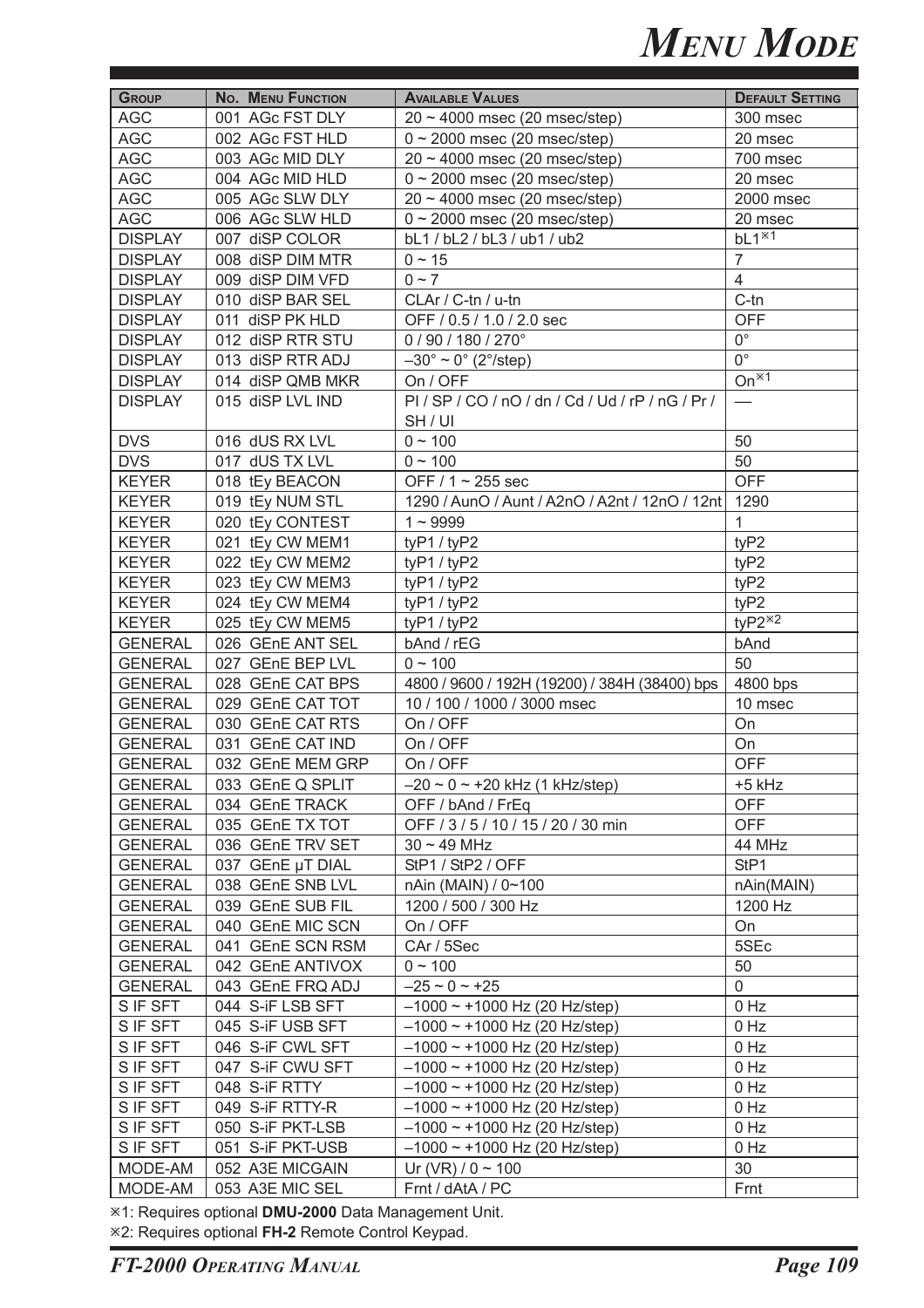| <b>GROUP</b> | <b>No. MENU FUNCTION</b> | <b>AVAILABLE VALUES</b>                       | <b>DEFAULT SETTING</b> |
|--------------|--------------------------|-----------------------------------------------|------------------------|
| MODE-CW      | 054 A1A F-TYPE           | OFF / buG / ELE / ACS                         | <b>ELE</b>             |
| MODE-CW      | 055 A1A F-REV            | nor / rEU (REV)                               | nor                    |
| MODE-CW      | 056 A1A R-TYPE           | OFF / buG / ELE / ACS                         | <b>ELE</b>             |
| MODE-CW      | 057 A1A R-REV            | nor / rEU (REV)                               | nor                    |
| MODE-CW      | 058 A1A CW AUTO          | OFF / 50 / On                                 | <b>OFF</b>             |
| MODE-CW      | 059 A1A BFO              | USb / LSb / Auto                              | <b>USb</b>             |
| MODE-CW      | 060 A1A BK-IN            | SEni (SEMI) / FuLL                            | SEni (SEMI)            |
| MODE-CW      | 061 A1A SHAPE            | 1/2/4/6 msec                                  | 4 msec                 |
| MODE-CW      | 062 A1A WEIGHT           | $(1:)$ 2.5 ~ 4.5                              | 3.0                    |
| MODE-CW      | 063 A1A FRQDISP          | dir / OFSt                                    | <b>OFSt</b>            |
| MODE-CW      | 064 A1A PC KYNG          | EnA (Enable) / diS (Disable)                  | diS (Disable)          |
| MODE-CW      | 065 A1A QSKTIME          | 15 / 20 / 25 / 30 msec                        | 15 msec                |
| MODE-DAT     | 066 dAtA DATA IN         | dAtA / PC                                     | dAtA                   |
| MODE-DAT     | 067 dAtA DT GAIN         | $0 \sim 100$                                  | 50                     |
| MODE-DAT     | 068 dAtA DT OUT          | nAin (Main) / Sub                             | nAin (Main)            |
| MODE-DAT     | 069 dAtA OUT LVL         | $0 - 100$                                     | 50                     |
| MODE-DAT     | 070 dAtA VOX DLY         | $30 \sim 3000$ msec                           | 300 msec               |
| MODE-DAT     | 071 dAtA V GAIN          | $0 - 100$                                     | 50                     |
| MODE-DAT     | 072 dAtA PKTDISP         | $-3000 \sim +3000$ Hz (10 Hz/step)            | $0$ Hz                 |
| MODE-DAT     | 073 dAtA PKT SFT         | $-3000 \sim +3000$ Hz (10 Hz/step)            | 1000 Hz                |
| MODE-FM      | 074 F3E MICGAIN          | Ur (VR) / $0 \sim 100$                        | 50                     |
| MODE-FM      | 075 F3E MIC SEL          | Frnt / dAtA / PC                              | Frnt                   |
| MODE-FM      | 076 F3E 28 RPT           | 0~1000 kHz (10 kHz/step)                      | 100 kHz                |
| MODE-FM      | 077 F3E 50 RPT           | 0~4000 kHz (10 kHz/step)                      | 1000 kHz               |
| MODE-RTY     | 078 rtty R PLRTY         | nor / rEU (REV)                               | nor                    |
| MODE-RTY     | 079 rtty T PLRTY         | nor / rEU (REV)                               | nor                    |
| MODE-RTY     | 080 rtty RTY OUT         | nAin (Main) / Sub                             | nAin (Main)            |
| MODE-RTY     | 081 rtty OUT LEL         | $0 \sim 100$                                  | 50                     |
| MODE-RTY     | 082 rtty SHIFT           | 170 / 200 / 425 / 850 Hz                      | 170 Hz                 |
| MODE-RTY     | 083 rtty TONE            | 1275 / 2125 Hz                                | 2125 Hz                |
| MODE-SSB     | 084 J3E MIC SEL          | Frnt / dAtA / PC                              | Frnt                   |
|              | MODE-SSB 085 J3E TX BPF  | 1-30 / 1-29 / 2-28 / 3-27 / 4-26 / 3000       | $3 - 27$               |
| MODE-SSB     | 086 J3E LSB CAR          | $-200$ Hz ~ +200 Hz (10 Hz/step)              | $0$ Hz                 |
|              | MODE-SSB 087 J3E USB CAR | $-200$ Hz $\sim$ +200 Hz (10 Hz/step)         | $0$ Hz                 |
| MODE-SSB     | 088 J3E SLSB CR          | $-200$ Hz ~ +200 Hz (10 Hz/step)              | 0 Hz                   |
| MODE-SSB     | 089 J3E SUSB CR          | $-200$ Hz $\sim$ +200 Hz (10 Hz/step)         | 0 Hz                   |
| RX AUDIO     | 090 rout AGC SLP         | nor / SLP                                     | nor                    |
| RX AUDIO     | 091 rout HEADPHN         | SEP / Con1 / Con2                             | <b>SEP</b>             |
| RX DSP       | 092 rdSP CNTR LV         | $-40 \sim +20$ dB                             | $-15$ dB               |
| RX DSP       | 093 rdSP CNTR WI         | $1 - 11$                                      | 10                     |
| RX DSP       | 094 rdSP NOTCH W         | nArr (Narrow) / uuid (Wide)                   | uuid (Wide)            |
| RX DSP       | 095 rdSP CW SHAP         | SOFt / ShAP                                   | <b>ShAP</b>            |
| RX DSP       | 096 rdSP CW SLP          | StP(STEEP) / nEd(MEDIUM) / GEnt(GENTLE)       | nEd (MEDIUM)           |
| RX DSP       | 097 rdSP CW NARR         | 25 / 50 / 100 / 200 / 300 / 400 / 500 / 800 / | 500 Hz                 |
|              |                          | 1200 / 1400 / 1700 / 2000 Hz                  |                        |
| RX DSP       | 098 rdSP PKT SHP         | SOFt / ShAP                                   | <b>ShAP</b>            |
| RX DSP       | 099 rdSP PKT SLP         | StP(STEEP) / nEd(MEDIUM) / GEnt(GENTLE)       | nEd (MEDIUM)           |
| RX DSP       | 100 rdSP PKT NAR         | 25 / 50 / 100 / 200 / 300 / 400 Hz            | 300 Hz                 |
| RX DSP       | 101 rdSP RTY SHP         | SOFt / ShAP                                   | <b>ShAP</b>            |
| RX DSP       | 102 rdSP RTY SLP         | StP(STEEP) / nEd(MEDIUM) / GEnt(GENTLE)       | nEd (MEDIUM)           |
| RX DSP       | 103 rdSP RTY NAR         | 25 / 50 / 100 / 200 / 300 / 400 Hz            | 300 Hz                 |
| RX DSP       | 104 rdSP SSB SHP         | SOFt / ShAP                                   | ShAP                   |
| RX DSP       | 105 rdSP SSB SLP         | StP(STEEP) / nEd(MEDIUM) / GEnt(GENTLE)       | nEd (MEDIUM)           |
| RX DSP       | 106 rdSP SSB NAR         | 200 / 400 / 600 / 850 / 1100 / 1350 / 1500 /  | 1800 Hz                |
|              |                          | 1650 / 1800 / 1950 / 2100 / 2250 Hz           |                        |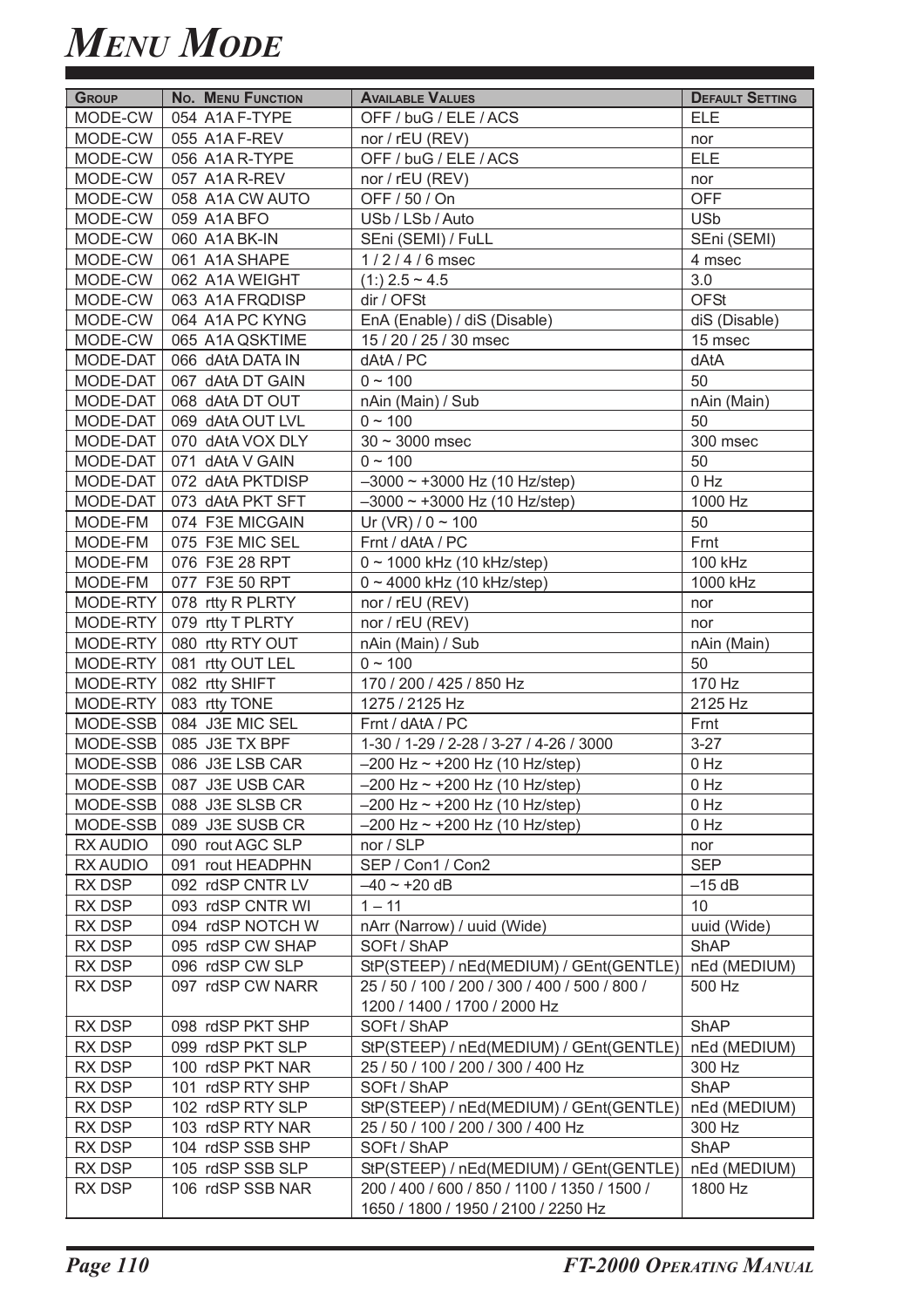| <b>GROUP</b>    | No. MENU FUNCTION | <b>AVAILABLE VALUES</b>                | <b>DEFAULT SETTING</b>                    |
|-----------------|-------------------|----------------------------------------|-------------------------------------------|
| <b>SCOPE</b>    | 107 SCP 1.8 FIX   | 1.800 - 1.999 MHz (1 kHz/step)         | 1.800 MHz <sup>*1</sup>                   |
| <b>SCOPE</b>    | 108 SCP 3.5 FIX   | 3.500 - 3.999 MHz (1 kHz/step)         | 3.500 MHz $^{*1}$                         |
| <b>SCOPE</b>    | 109 SCP 5.0 FIX   | 5.250 - 5.499 MHz (1 kHz/step)         | 5.250 MHz <sup>*1</sup>                   |
| <b>SCOPE</b>    | 110 SCP 7.0 FIX   | 7.000 - 7.299 MHz (1 kHz/step)         | 7.000 MHz <sup>*1</sup>                   |
| <b>SCOPE</b>    | 111 SCP 10.1 FIX  | (1) 0.100 - (1) 0.149 MHz (1 kHz/step) | $(1)0.100$ MHz <sup><math>*1</math></sup> |
| <b>SCOPE</b>    | 112 SCP 14.0 FIX  | (1)4.000 - (1)4.349 MHz (1 kHz/step)   | $(1)4.000$ MHz <sup><math>*1</math></sup> |
| <b>SCOPE</b>    | 113 SCP 18.0 FIX  | (1)8.000 - (1)8.199 MHz (1 kHz/step)   | $(1)8.068$ MHz <sup><math>*1</math></sup> |
| <b>SCOPE</b>    | 114 SCP 21.0 FIX  | (2) 1.000 - (2) 1.449 MHz (1 kHz/step) | $(2)1.000 \text{ MHz}^{*1}$               |
| <b>SCOPE</b>    | 115 SCP 24.8 FIX  | (2)4.800 - (2)4.989 MHz (1 kHz/step)   | (2)4.890 MHz <sup>*1</sup>                |
| <b>SCOPE</b>    | 116 SCP 28.0 FIX  | (2)8.000 - (2)9.699 MHz (1 kHz/step)   | $(2)8.000$ MHz <sup><math>*1</math></sup> |
| <b>SCOPE</b>    | 117 SCP 50.0 FIX  | (5) 0.000 - (5) 3.999 MHz (1 kHz/step) | $(5)0.000$ MHz <sup><math>*1</math></sup> |
| <b>TUNING</b>   | 118 tun DIALSTEP  | $1/5/10$ Hz                            | 10 Hz                                     |
| <b>TUNING</b>   | 119 tun CW FINE   | EnA / diS                              | diS                                       |
| <b>TUNING</b>   | 120 tun MHz SEL   | 1/0.1 MHz                              | 1 MHz                                     |
| <b>TUNING</b>   | 121 tun AM STEP   | 2.5 / 5 / 9 / 10 / 12.5 kHz            | 5 kHz                                     |
| <b>TUNING</b>   | 122 tun FM STEP   | 5 / 6.25 / 10 / 12.5 / 20 / 25 kHz     | 5 kHz                                     |
| <b>TUNING</b>   | 123 tun FM DIAL   | 10 / 100 Hz                            | 100 Hz                                    |
| <b>TUNING</b>   | 124 tun MY BAND   | $1.8 \sim 50 / GE / AU$                |                                           |
| <b>TX AUDIO</b> | 125 tAUd EQ1 FRQ  | OFF / 100 ~ 700 Hz (100 Hz/step)       | <b>OFF</b>                                |
| <b>TX AUDIO</b> | 126 tAUd EQ1 LVL  | $-20 - 10$                             | $+5$                                      |
| <b>TX AUDIO</b> | 127 tAUd EQ1 BW   | $1 - 10$                               | 10                                        |
| <b>TX AUDIO</b> | 128 tAUd EQ2 FRQ  | OFF / 700 ~ 1500 Hz (100 Hz/step)      | <b>OFF</b>                                |
| <b>TX AUDIO</b> | 129 tAUd EQ2 LVL  | $-20 - 10$                             | $+5$                                      |
| <b>TX AUDIO</b> | 130 tAUd EQ2 BW   | $1 - 10$                               | 10                                        |
| <b>TX AUDIO</b> | 131 tAUd EQ3 FRQ  | OFF / 1500 ~ 3200 Hz (100 Hz/step)     | <b>OFF</b>                                |
| <b>TX AUDIO</b> | 132 tAUd EQ3 LVL  | $-20 - 10$                             | $+5$                                      |
| <b>TX AUDIO</b> | 133 tAUd EQ3 BW   | $1 - 10$                               | 10                                        |
| <b>TX AUDIO</b> | 134 tAUd PE1 FRQ  | OFF / 100 ~ 700 Hz (100 Hz/step)       | 200 Hz                                    |
| <b>TX AUDIO</b> | 135 tAUd PE1 LVL  | $-20 \sim +10$                         | 0                                         |
| <b>TX AUDIO</b> | 136 tAUd PE1 BW   | $1 - 10$                               | $\overline{2}$                            |
| <b>TX AUDIO</b> | 137 tAUd PE2 FRQ  | OFF / 700 ~ 1500 Hz (100 Hz/step)      | 800 Hz                                    |
| <b>TX AUDIO</b> | 138 tAUd PE2 LVL  | $-20 \sim +10$                         | 0                                         |
| <b>TX AUDIO</b> | 139 tAUd PE2 BW   | $1 - 10$                               | $\mathbf{1}$                              |
| <b>TX AUDIO</b> | 140 tAUd PE3 FRQ  | OFF / 1500 ~ 3200 Hz (100 Hz/step)     | 2100 Hz                                   |
| <b>TX AUDIO</b> | 141 tAUd PE3 LVL  | $-20 - 10$                             | 0                                         |
| <b>TX AUDIO</b> | 142 tAUd PE3 BW   | $1 - 10$                               | $\mathbf{1}$                              |
| <b>TX GNRL</b>  | 143 tGEn BIAS     |                                        | $ *2$                                     |
| <b>TX GNRL</b>  | 144 tGEn MAX PWR  | 10 / 20 / 50 / 100 W                   | 100 W                                     |
| <b>TX GNRL</b>  | 145 tGEn PWRCTRL  | ALL / Car                              | <b>ALL</b>                                |
| <b>TX GNRL</b>  | 146 tGEn ETX-GND  | EnA (ENABLE) / diS (DISABLE)           | diS (DISABLE)                             |
| <b>TX GNRL</b>  | 147 tGEn TUN PWR  | 10 / 20 / 50 / 100 W                   | 100 W                                     |
| <b>TX GNRL</b>  | 148 tGEn VOX SEL  | nic (MIC) / dAtA                       | nic (MIC)                                 |
| <b>TX GNRL</b>  | 149 tGEn EMRGNCY  | EnA (ENABLE) / diS (DISABLE)           | diS (DISABLE)                             |

**<sup>\*</sup>1: Requires optional DMU-2000** Data Management Unit.

**<sup>\*2</sup>**: This Menu item does not work. Please do not change this setting.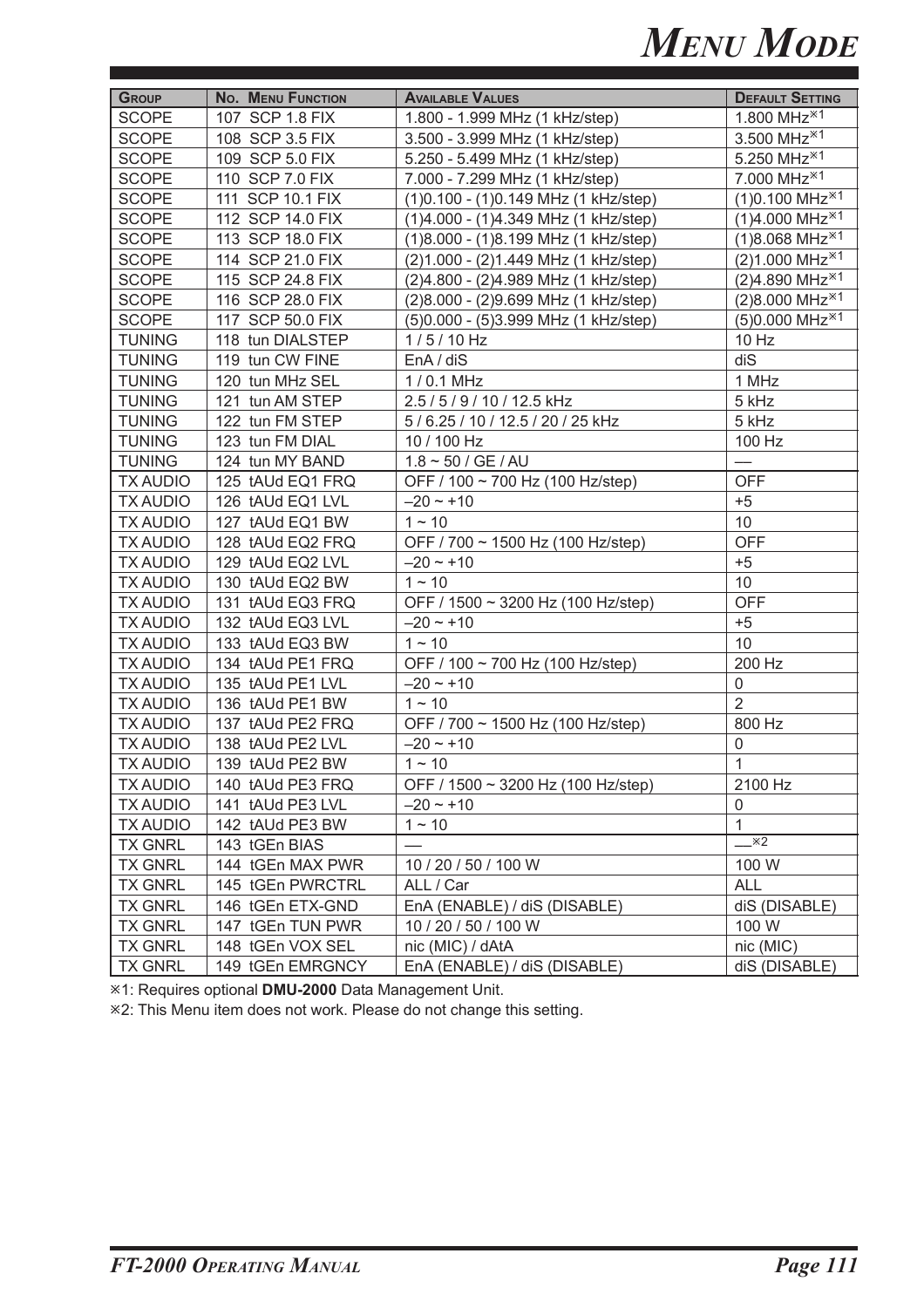### **AGC GROUP**

### **001 AGc FST DLY**

**Function**: Sets the delay time for the AGC FAST mode of the Main band (VFO-A) receiver. **Available Values**: 20 ~ 4000 msec (20 msec/step) **Default Setting**: 300 msec

### **002 AGc FST HLD**

**Function**: Sets the hang time of the AGC peak voltage for the AGC FAST mode of the Main band (VFO-A) receiver. **Available Values**:  $0 \sim 2000$  msec (20 msec/step) **Default Setting**: 20 msec

### **003 AGc MID DLY**

**Function**: Sets the delay time for the AGC MID mode of the Main band (VFO-A) receiver. **Available Values**:  $20 \sim 4000$  msec (20 msec/step) **Default Setting**: 700 msec

### **004 AGc MID HLD**

**Function**: Sets the hang time of the AGC peak voltage for the AGC MID mode of the Main band (VFO-A) receiver. **Available Values**: 0 ~ 2000 msec (20 msec/step) **Default Setting**: 20 msec

### **005 AGc SLW DLY**

Function: Sets the delay time for the AGC SLOW mode of the Main band (VFO-A) receiver. Available Values:  $20 \sim 4000$  msec (20 msec/step) Default Setting: 2000 msec

### **006 AGc SLW HLD**

**Function**: Sets the hang time of the AGC peak voltage for the AGC SLOW mode of the Main band (VFO-A) receiver. **Available Values**:  $0 \sim 2000$  msec (20 msec/step) **Default Setting**: 20 msec

### **DISPLAY GROUP**

### **007 diSP COLOR**

**Function**: Selects the Display color when the optional Data Management Unit (**DMU-2000**) is connected.

**Available Values**: bL1 / bL2 / bL3 / ub1 / ub2

bL1: COOL BLUE

bL2: CONTRAST BLUE

bL3: FLASH WHITE ub1: CONTRAST UMBER

ub2: UMBER

**Default Setting**: bL1 (COOL BLUE)

### ADVICE:

If the optional **DMU-2000** Data Management Unit is not connected, this adjustment has no effect.

### **008 diSP DIM MTR**

**Function**: Setting of the meter brightness level when "DIM" is selected.

**Available Values**: 0 ~ 15 **Default Setting**: 7

### **009 diSP DIM VFD**

**Function**: Setting of the frequency display brightness level when "DIM" is selected.

**Available Values**: 0 ~ 7 **Default Setting**: 4

### **010 diSP BAR SEL**

**Function**: Selects one of three parameters to be viewed on the Tuning Offset Indicator.

**Available Values**: CLAr / C-tn / u-tn

#### **Default Setting**: C-tn

CLAr: Displays relative clarifier offset.

- C-tu: Displays relative CW tuning offset between the incoming signal and transmitted frequency.
- u-tn: Displays the peak position of the VRF or μ-TUNE filter.

### NOTE:

The μ-TUNE filter is an option.

### **011 diSP PK HLD**

**Function**: Selects the peak hold time of the Sub (VFO-B) receiver's S-meter. **Available Values**: OFF / 0.5 / 1.0 / 2.0 sec

**Default Setting**: OFF

### **012 diSP RTR STU**

**Function**: Selects the starting point of your rotator controller's indicator needle. **Available Values**: 0 / 90 / 180 / 270° **Default Setting**: 0°

### **013 diSP RTR ADJ**

**Function**: Adjusts the indicator needle precisely to the starting point set in menu item "012 diSP RTR STU." Available Values:  $-30 \sim 0^{\circ}$ Default Setting: 0°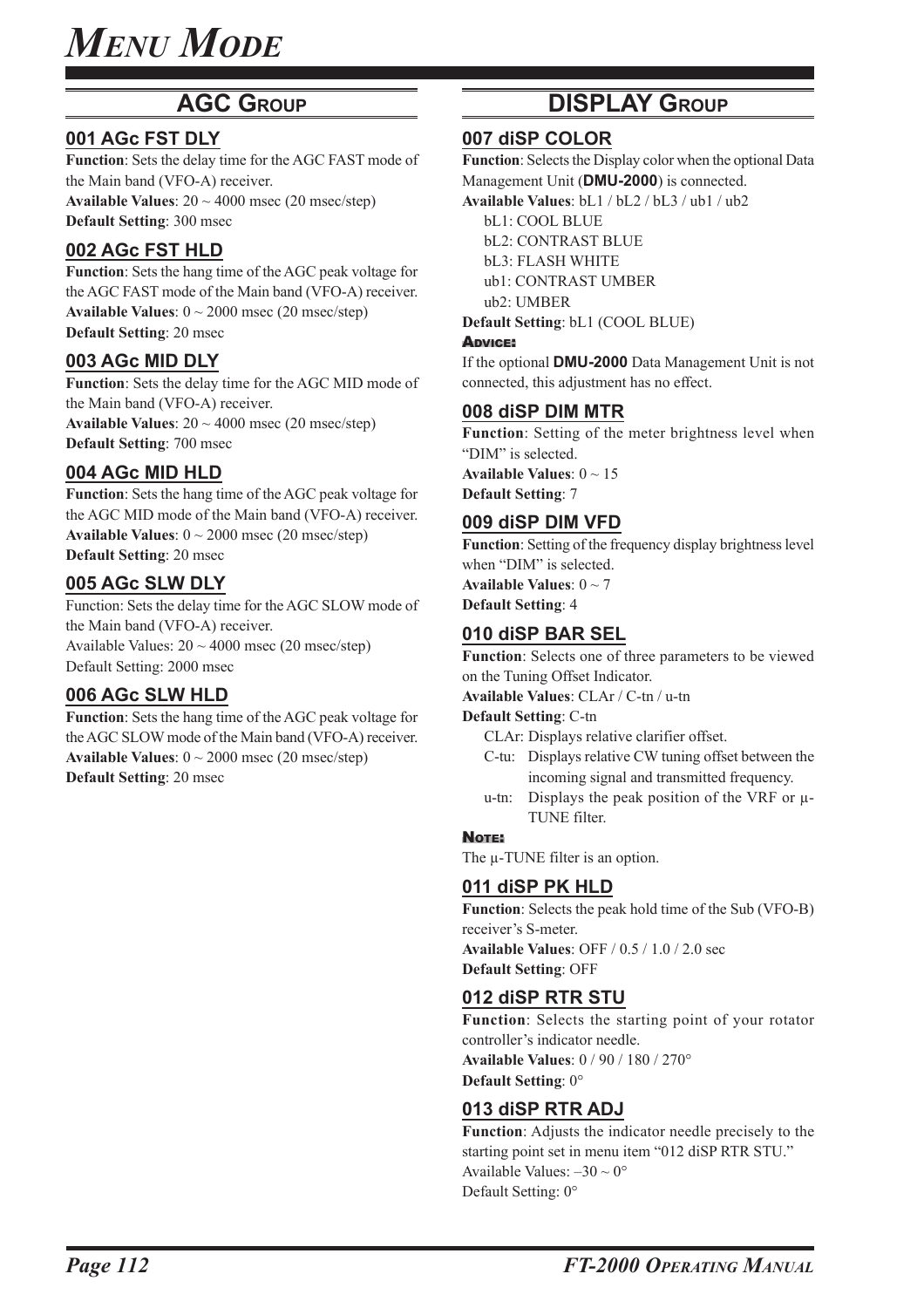### **DISPLAY GROUP KEYER GROUP**

### **014 diSP QMB MKR**

Function: Enables/Disables the QMB Marker (White arrow " $\nabla$ ") to display on the Spectrum Band Scope when the optional **DMU-2000** Data Management Unit is connected.

Available Values: On / OFF Default Setting: On

#### ADVICE:

If the optional **DMU-2000** Data Management Unit is not connected, this adjustment has no effect.

### **015 diSP LVL IND**

**Function**: Enables/Disables the Sub band (VFO-B) frequency display to show each frequency or value while each of the enabled knob is turned.

**Available Values**: PI (PITCH) / SP (SPEED) / CO (CON-TOUR) / nO (NOTCH) / dn (DNR) / Cd (CW DELAY) / Ud (VOX DEALAY) / rP (RF POWER) / nG (MIC GAIN) / Pr (PROCESSOR GAIN) / SH (IF SHIFT) / UI (IF WIDTH)

To disable the "function," rotate the [**SUB VFO-B**] knob to recall the "function" to be disabled, then press the [**ENT**] key to change this setting to "OFF" (a "E" notation will replace the "d" notation). Repeat the same procedures to enable a function (setting it to "ON" ("E" notation appears)").

### **DVS GROUP**

### **016 dUS RX LVL**

**Function**: Sets the audio output level from the voice memory.

**Available Values**: 0 ~ 100 **Default**: 50

### **017 dUS TX LVL**

**Function**: Sets the microphone input level to the voice memory **Available Values**: 0 ~ 100 **Default**: 50

### **018 tEy BEACON**

**Function**: Sets the interval time between repeats of the beacon message.

**Available Values**: OFF / 1 ~ 255 sec **Default Setting**: OFF

### **019 tEy NUM STL**

**Function**: Selects the Contest Number "Cut" format for an imbedded contest number.

**Available Values**: 1290 / AunO / Aunt / A2nO / A2nt /

12nO / 12nt **Default Setting**: 1290

1290: Does not abbreviate the Contest Number

- AunO:Abbreviates to "A" for "One," "U" for "Two," "N" for "Nine," and "O" for "Zero."
- Aunt: Abbreviates to "A" for "One," "U" for "Two," "N" for "Nine," and "T" for "Zero."
- A2nO: Abbreviates to "A" for "One," "N" for "Nine," and "O" for "Zero."
- A2nt: Abbreviates to "A" for "One," "N" for "Nine," and "T" for "Zero."
- 12nO: Abbreviates to "N" for "Nine," and "O" for "Zero."
- 12nt: Abbreviates to "N" for "Nine," and "T" for "Zero."

### **020 tEy CONTEST**

**Function**: Enters the initial contest number that will increment/decrement after sending during contest QSOs.

**Available Values**: 1 ~ 9999

### **Default Setting**: 1

ADVICE:

Press the [**CLEAR**] button to reset the contest number to  $~^{44}$   $\overline{1}$ ."

### **021 tEy CW MEM1**

**Function**: Permits entry of the CW message for message register 1.

**Available Values**: tyP1 / tyP2

**Default Setting**: tyP2

- tyP1: You may enter the CW message from the front panel's Function Keys.
- tyP2: You may enter the CW message from the CW keyer.

### **022 tEy CW MEM2**

**Function**: Permits entry of the CW message for message register 2.

**Available Values**: tyP1 / tyP2

**Default Setting**: tyP2

- tyP1: You may enter the CW message from the front panel's Function Keys.
- tyP2: You may enter the CW message from the CW keyer.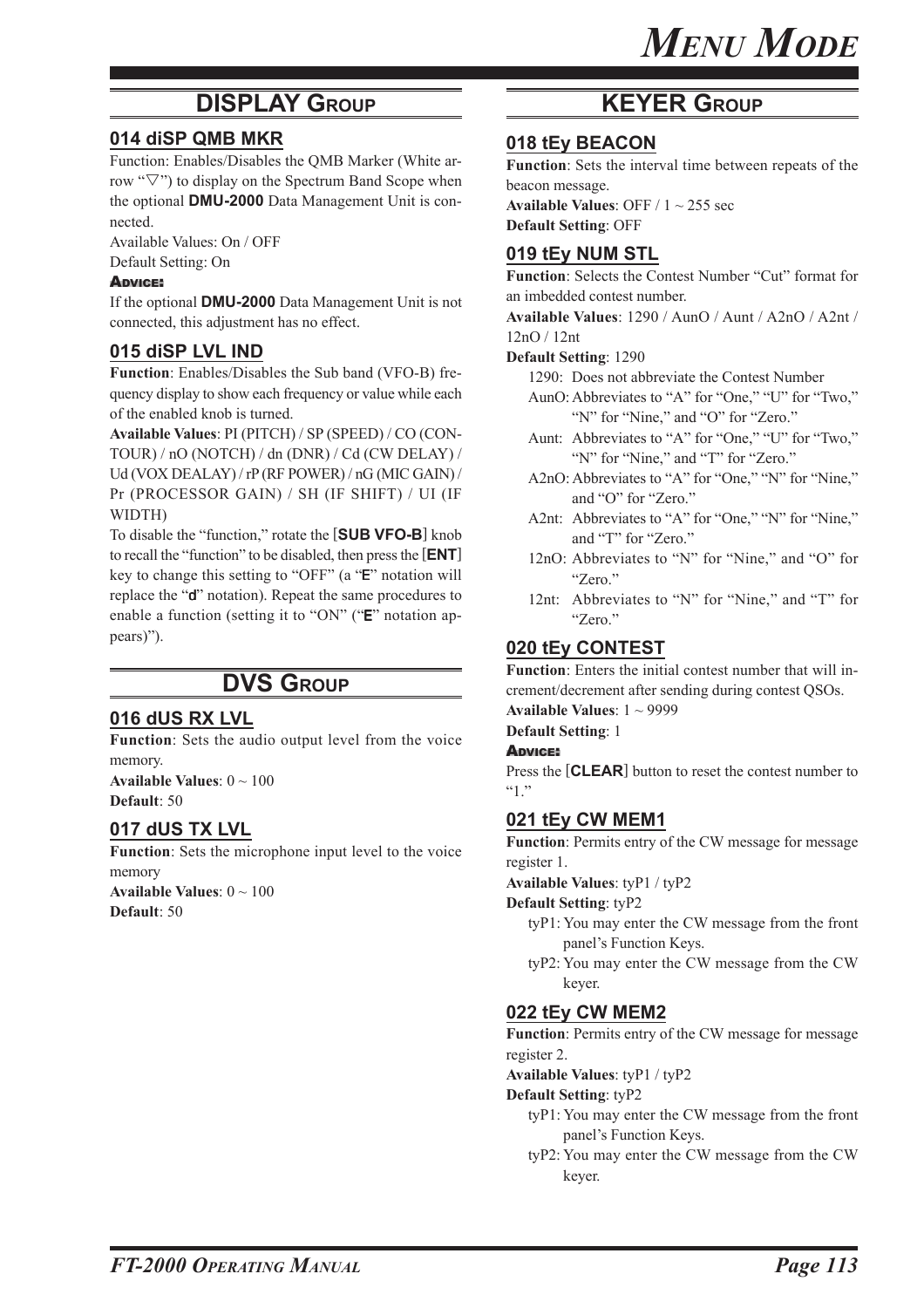### **KEYER GROUP**

### **023 tEy CW MEM3**

**Function**: Permits entry of the CW message for message register 3.

**Available Values**: tyP1 / tyP2

#### **Default Setting**: tyP2

- tyP1: You may enter the CW message from the front panel's Function Keys.
- tyP2: You may enter the CW message from the CW keyer.

### **024 tEy CW MEM4**

**Function**: Permits entry of the CW message for message register 4.

**Available Values**: tyP1 / tyP2

### **Default Setting**: tyP2

- tyP1: You may enter the CW message from the front panel's Function Keys.
- tyP2: You may enter the CW message from the CW keyer.

### **025 tEy CW MEM5**

**Function**: Permits entry of the CW message for message register 5.

**Available Values**: tyP1 / tyP2

### **Default Setting**: tyP2

- tyP1: You may enter the CW message from the front panel's Function Keys.
- tyP2: You may enter the CW message from the CW keyer.

#### ADVICE:

If the optional **FH-2** Remote Control Keypad is not connected, this adjustment has no effect.

### **GENERAL GROUP**

### **026 GEnE ANT SEL**

**Function**: Sets the method of antenna selection.

Available Values: bAnd / rEG

### **Default Setting**: bAnd

- bAnd:The antenna is selected in accordance with the operating band.
- rEG: The antenna is selected in accordance with the band stack (different antennas may be utilized on the same band, if so selected in the band stack).

### **027 GEnE BEP LVL**

**Function**: Sets the beep level. **Available Values**: 0 ~ 100 **Default Setting**: 50

### **028 GEnE CAT BPS**

**Function**: Sets the transceiver's computer-interface circuitry for the CAT baud rate to be used. **Available Values**: 4800 / 9600 / 192H(19200) / 384H (38400) bps **Default Setting**: 4800 bps

### **029 GEnE CAT TOT**

**Function**: Sets the Time-Out Timer countdown time for a CAT command input. **Available Values**: 10 / 100 / 1000 / 3000 msec **Default Setting**: 10 msec The Time-Out Timer shuts off the CAT data input after the continuous transmission of the programmed time.

### **030 GEnE CAT RTS**

**Function**: Enables/Disables the RTS port of the CAT jack. **Available Values**: On/OFF **Default Setting**: On

### **031 GEnE CAT IND**

**Function**: Enables/Disables the flashing of the Data LED inside the [**CS**] switch in conjunction with the CAT commands. **Available Values**: On / OFF

**Default Setting**: On

### **032 GEnE MEM GRP**

**Function**: Enables/Disables Memory Group Operation. **Available Values**: On / OFF **Default Setting**: OFF

### **033 GEnE Q SPLIT**

**Function**: Selects the tuning offset for the Quick Split feature.

**Available Values:**  $-20 \sim 0 \sim +20$  kHz (1 kHz Step) **Default Setting**: +5 kHz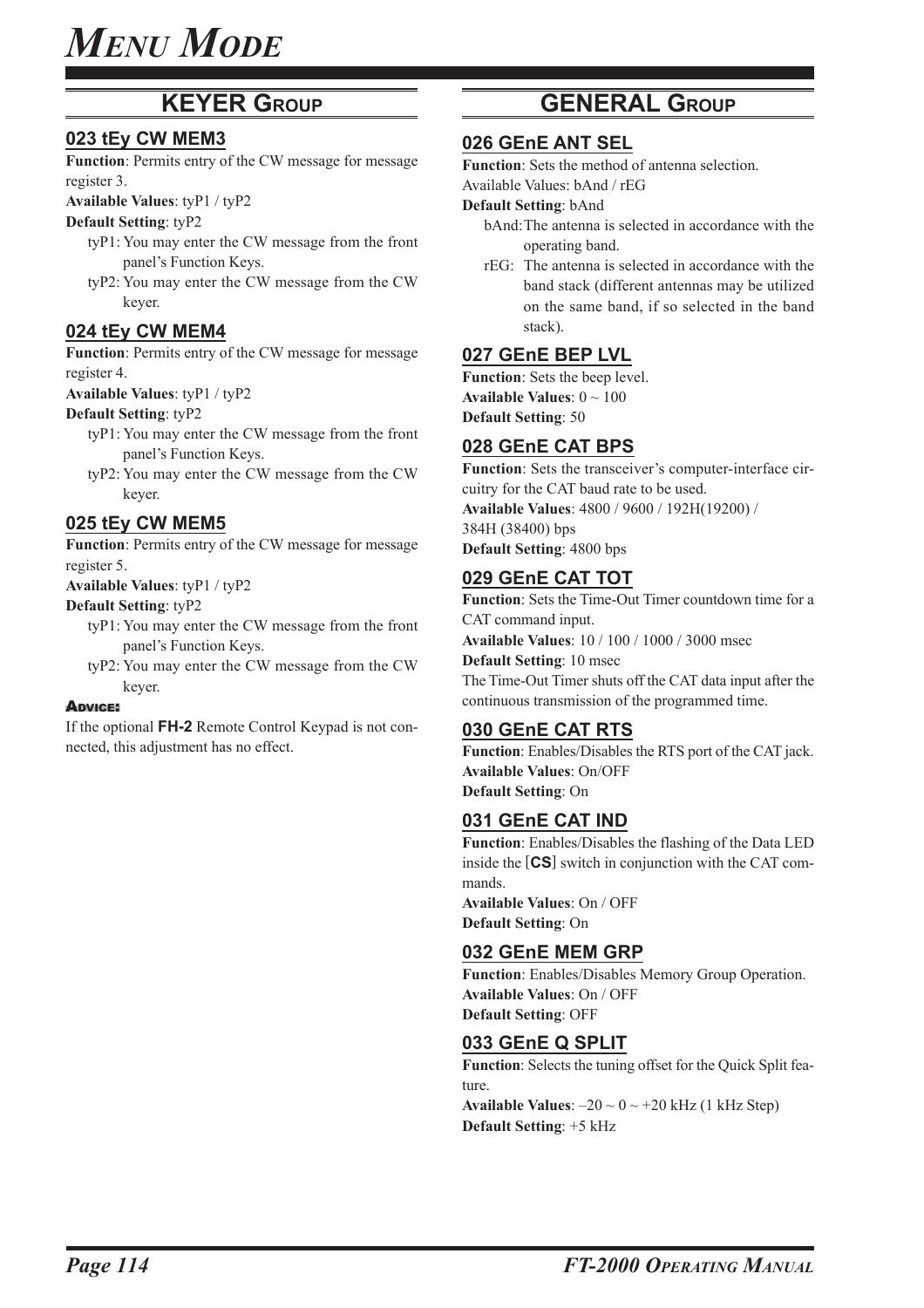### **GENERAL GROUP**

### **034 GEnE TRACK**

**Function**: Sets the VFO Tracking feature. **Available Values**: OFF / bAND / FrEq

### **Default Setting**: OFF

OFF: Disables the VFO Tracking feature.

- bAND: When you change bands on the Main (VFO-A) side, the Sub (VFO-B) band's VFO will automatically change to be the same as that of VFO-A.
- FrEq: This function is the almost same as "bAND," however, furthermore, the Sub band's (VFO-B) frequency changes together with the Main Band's (VFO-A) frequency when turning the Main Dial Tuning knob.

### **035 GEnE TX TOT**

**Function**: Sets the Time-Out Timer countdown time. **Available Values**: OFF / 3 / 5 / 10 / 15 / 20 / 30 min **Default Setting**: OFF

The Time-Out Timer shuts off the transmitter after continuous transmission of the programmed time.

### **036 GEnE TRV SET**

**Function**: Sets the 10's and 1's of the MHz digits display for operation with a transverter.

**Available Values**: 30 ~ 49 MHz

**Default Setting**: 44 MHz

The default setting would be used with a 144 MHz transverter. If you connect a 430 MHz transverter to the radio, set this menu to "30" (the "100 MHz" digits are hidden on this radio).

### **037 GEnE μT DIAL**

**Function**: Selects the μ-TUNE mode. **Available Values**: StP1 / StP2 / OFF

**Default Setting**: StP1

- StP1: Activates the μ-TUNE system using "COARSE" steps of the [**VRF**] knob (2 steps/ click) on the 7 MHz and lower amateur bands. On the 10/14 MHz bands, "FINE" [**VRF**] knob steps (1 step/click) will be used.
- StP2: Activates the μ-TUNE system using "FINE" steps of the [**VRF**] knob (1 step/click) on the 14 MHz and lower amateur bands on the Main band (VFO-A).
- OFF: Disables the μ-TUNE system. Activates the VRF feature on the 14 MHz and lower amateur bands on the main band (VFO-A).

### **ADVICE:**

If the optional RF μTuning Kit is not connected, this adjustment has no effect.

### **038 GEnE SNB LVL**

**Function**: Adjusts the Sub band (VFO-B) receiver's IF Noise Blanker level, when the Noise Blanker is engaged. **Available Values**: nAin(MAIN) / 0~100

**Default Setting**: nAin(MAIN)

When this menu is set to "nAin(MAIN)," you may adjust the Noise Blanker level using the front panel's [**NB**] knob.

### **039 GEnE SUB FIL**

**Function**: Defines the Sub band (VFO-B) receiver's CW narrow filter.

**Available Values**: 1200 / 500 / 300 Hz **Default Setting**: 1200 Hz

### ADVICE:

This Menu item tells the microprocessor which (if any) optional filter has been installed.

### **040 GEnE MIC SCN**

**Function**: Enables/disables scanning access via the microphone's [**UP**]/[**DWN**] keys. **Available Values**: On / OFF **Default Setting**: On

### **041 GEnE SCN RSM**

**Function**: Selects the Scan Resume mode.

**Available Values**: CAr / 5SEc

**Default Setting**: 5SEc

- CAr: The scanner will hold until the signal disappears, then will resume after one second.
- 5SEc: The scanner will hold for five seconds, then resume whether or not the other station is still transmitting.

### **042 GEnE ANTIVOX**

**Function**: Adjusts the Anti-VOX Trip Gain which is the level of negative feedback of receiver audio to the microphone, to prevent receiver audio from activating the transmitter (via the microphone) during VOX operation.

**Available Values**: 0 ~ 100

**Default Setting**: 50

### **043 GEnE FRQ ADJ**

**Function**: Adjusts the reference oscillator. **Available Values:**  $-25 \sim 0 \sim +25$ 

### **Default Setting**: 0

Connect a 50-Ohm dummy load and frequency counter to the antenna jack; adjust the [**SUB VFO-B**] knob so that the frequency counter reading is same as the VFO frequency while pressing the **PTT** switch.

### ADVICE:

Do not perform this Menu item unless you have a highperformance frequency counter. Perform this Menu item after aging the transceiver and frequency counter sufficiently (at least 30 minutes).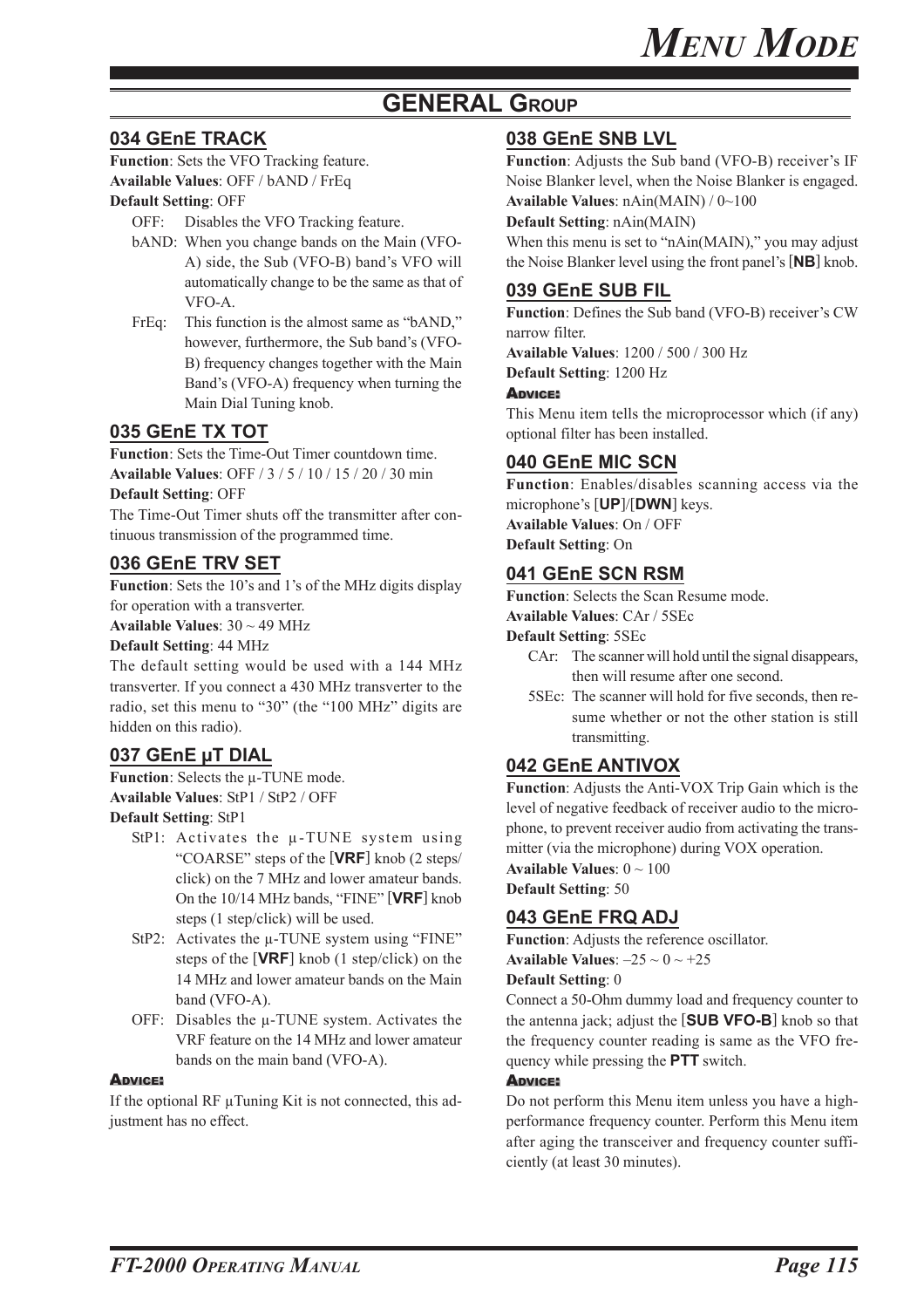### **S IF SFT** (**SUB BAND IF SHIFT**) **GROUP**

### **044 S-iF LSB SFT**

**Function**: Sets the center frequency of the Sub band (VFO-B) receiver's IF filter in the LSB mode. **Available Values**: –1000 ~ +1000 Hz (20Hz/step) **Default Setting**: 0 Hz

### **045 S-iF USB SFT**

**Function**: Sets the center frequency of the Sub band (VFO-B) receiver's IF filter in the USB mode. **Available Values:**  $-1000 \sim +1000$  Hz (20Hz/step) **Default Setting**: 0 Hz

### **046 S-iF CWL SFT**

**Function**: Sets the center frequency of the Sub band (VFO-B) receiver's IF filter in the CW (LSB) mode. **Available Values:**  $-1000 \sim +1000$  Hz (20Hz/step) **Default Setting**: 0 Hz

### **047 S-iF CWU SFT**

**Function**: Sets the center frequency of the Sub band (VFO-B) receiver's IF filter in the CW (USB) mode. **Available Values:**  $-1000 \sim +1000$  Hz (20Hz/step) **Default Setting**: 0 Hz

### **048 S-iF RTTY**

**Function**: Sets the center frequency of the Sub band (VFO-B) receiver's IF filter in the RTTY mode. **Available Values:**  $-1000 \sim +1000$  Hz (20Hz/step) **Default Setting**: 0 Hz

### **049 S-iF RTTY-R**

**Function**: Sets the center frequency of the Sub band (VFO-B) receiver's IF filter in the RTTY reverse mode. **Available Values:**  $-1000 \sim +1000$  Hz (20Hz/step) **Default Setting**: 0 Hz

### **050 S-iF PKT-LSB**

**Function**: Sets the center frequency of the Sub band (VFO-B) receiver's IF filter in the Packet (LSB) mode. **Available Values:**  $-1000 \sim +1000$  Hz (20Hz/step) **Default Setting**: 0 Hz

### **051 S-iF PKT-USB**

**Function**: Sets the center frequency of the Sub band (VFO-B) receiver's IF filter in the Packet (USB) mode. **Available Values:**  $-1000 \sim +1000$  Hz (20Hz/step) **Default Setting**: 0 Hz

### **MODE-AM GROUP**

### **052 A3E MICGAIN**

**Function**: Sets the microphone gain for the AM mode. Available Values: Ur (VR)  $/ 0 \sim 100$ 

#### **Default Setting**: 30

When this menu is set to "Ur (VR)," you may adjust the microphone gain using the front panel's [**MIC**] knob.

### **053 A3E MIC SEL**

**Function**: Selects the microphone to be used on the AM mode.

**Available Values**: Frnt / dAtA / PC

**Default Setting**: Frnt

- Frnt: Selects the microphone connected to the front panel's **MIC** jack while using the AM mode.
- dAtA: Selects the microphone connected to pin 1 of the **PACKET** Jack while using the AM mode.
- PC: This parameter is for future expansion of this transceiver's capabilities, but at this time is not supported.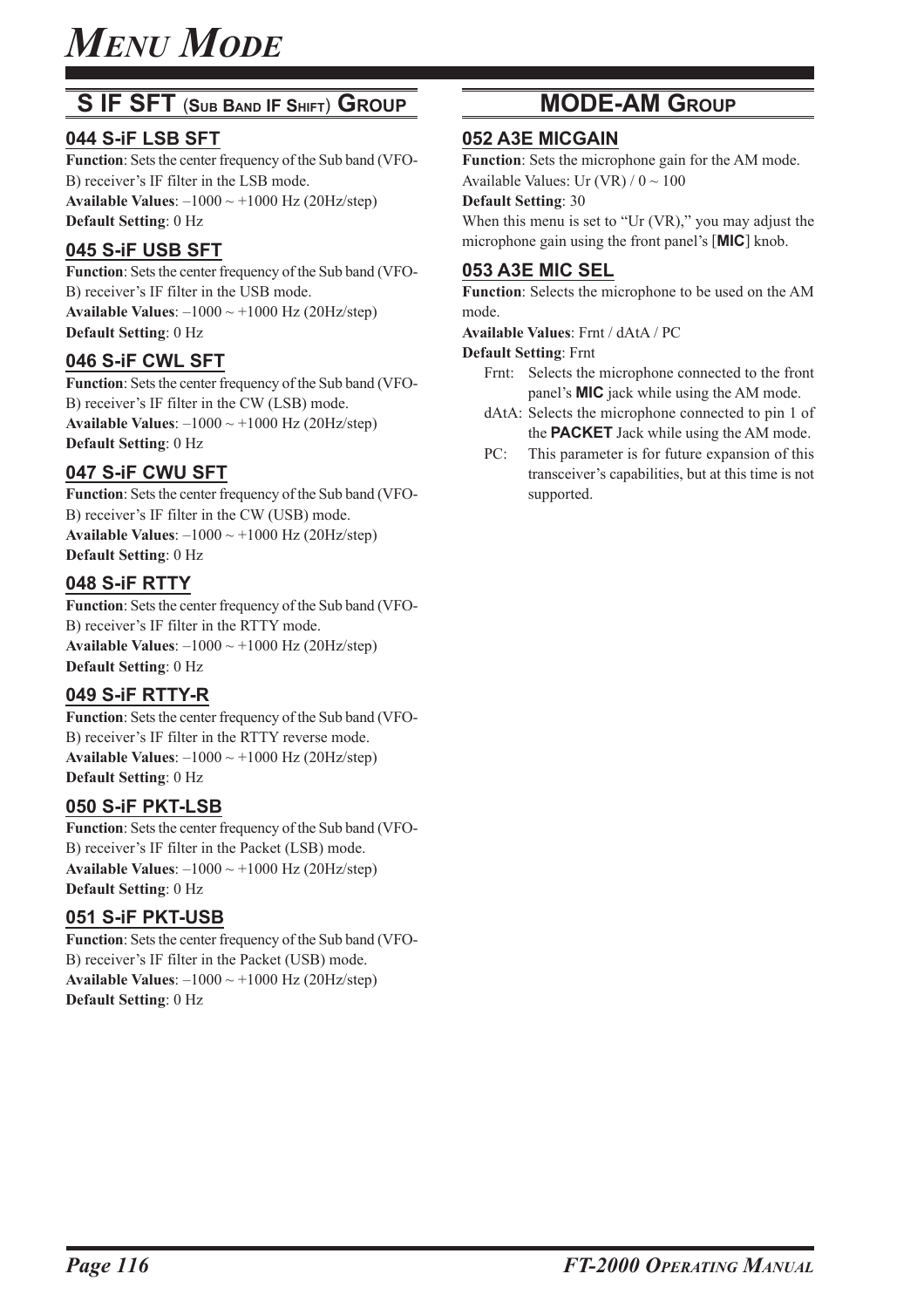### **MODE-CW GROUP**

### **054 A1A F-TYPE**

**Function**: Selects the desired keyer operation mode for the device connected to the front panel's **KEY** jack.

### **Available Values**: OFF / buG / ELE / ACS

**Default Setting**: ELE

- OFF: Disables the front panel's keyer ("straight key" mode for use with external keyer or computerdriven keying interface).
- buG: Mechanical "bug" keyer emulation. One paddle produces "dits" automatically, while the other paddle manually produces "dahs."
- ELE: Iambic keyer with ACS (Automatic Character Spacing) disabled.
- ACS: Iambic keyer with ACS (Automatic Character Spacing) enabled.

### **055 A1A F-REV**

**Function**: Selects the keyer paddle's wiring configuration for the **KEY** jack on the front panel.

**Available Values**: nor / rEU (REV)

#### **Default Setting**: nor

nor:  $Tip = Dot$ ,  $Ring = Dash$ ,  $Shaft = Ground$  $rEU$  (REV): Tip = Dash, Ring = Dot, Shaft = Ground

### **056 A1A R-TYPE**

**Function**: Selects the desired keyer operation mode for the device connected to the rear panel's **KEY** jack.

**Available Values**: OFF / buG / ELE / ACS

#### **Default Setting**: ELE

- OFF: Disables the rear panel's keyer ("straight key" mode for use with external keyer or computerdriven keying interface).
- buG: Mechanical "bug" keyer emulation. One paddle produces "dits" automatically, while the other paddle manually produces "dahs."
- ELE: Iambic keyer with ACS (Automatic Character Spacing) disabled.
- ACS: Iambic keyer with ACS (Automatic Character Spacing) enabled.

### **057 A1A R-REV**

**Function**: Selects the keyer paddle's wiring configuration for the **KEY** jack on the rear panel.

#### **Available Values**: nor / rEU (REV)

#### **Default Setting**: nor

nor:  $Tip = Dot$ ,  $Ring = Dash$ ,  $Shaft = Ground$  $rEU$  (REV): Tip = Dash, Ring = Dot, Shaft = Ground

### **058 A1A CW AUTO**

**Function**: Enables/disables CW keying while operating on SSB.

**Available Values**: OFF / 50 / On

#### **Default Setting**: OFF

- OFF: Disables CW keying while operating on SSB.
- 50: Enables CW keying only while operating SSB on 50 MHz (but not HF).
- On: Enables CW keying while operating on SSB (all TX bands).

#### NOTE:

This feature allows you to move someone from SSB to CW without having to change modes on the front panel.

### **059 A1A BFO**

**Function**: Sets the CW carrier oscillator injection side for the CW mode.

**Available Values**: USb / LSb / Auto

#### **Default Setting**: USb

- USb: Injects the CW carrier oscillator on the USB side. LSb: Injects the CW carrier oscillator on the LSB side.
- Auto: Injects the CW carrier oscillator on the LSB side while operating on the 7 MHz band and below, and the USB side while operating on the 10 MHz band and up.

### **060 A1A BK-IN**

**Function**: Sets the CW "break-in" mode.

#### **Available Values**: SEni / FuLL

#### **Default Setting**: SEni

- SEni (SEMI): The transceiver will operate in the semi break-in mode. The delay (receiver recovery) time is set by the front panel's [**DELAY**] knob.
- FuLL: The transceiver will operate in the full break-in (QSK) mode.

### **061 A1A SHAPE**

Function: Selects the CW carrier wave-form shape (rise/ fall times).

**Available Values**: 1 / 2 / 4 / 6 msec

**Default Setting**: 4 msec

### **062 A1A WEIGHT**

**Function**: Sets the Dot:Dash ratio for the built-in electronic keyer. **Available Values**: (1:) 2.5 ~ 4.5

**Default Setting**: 3.0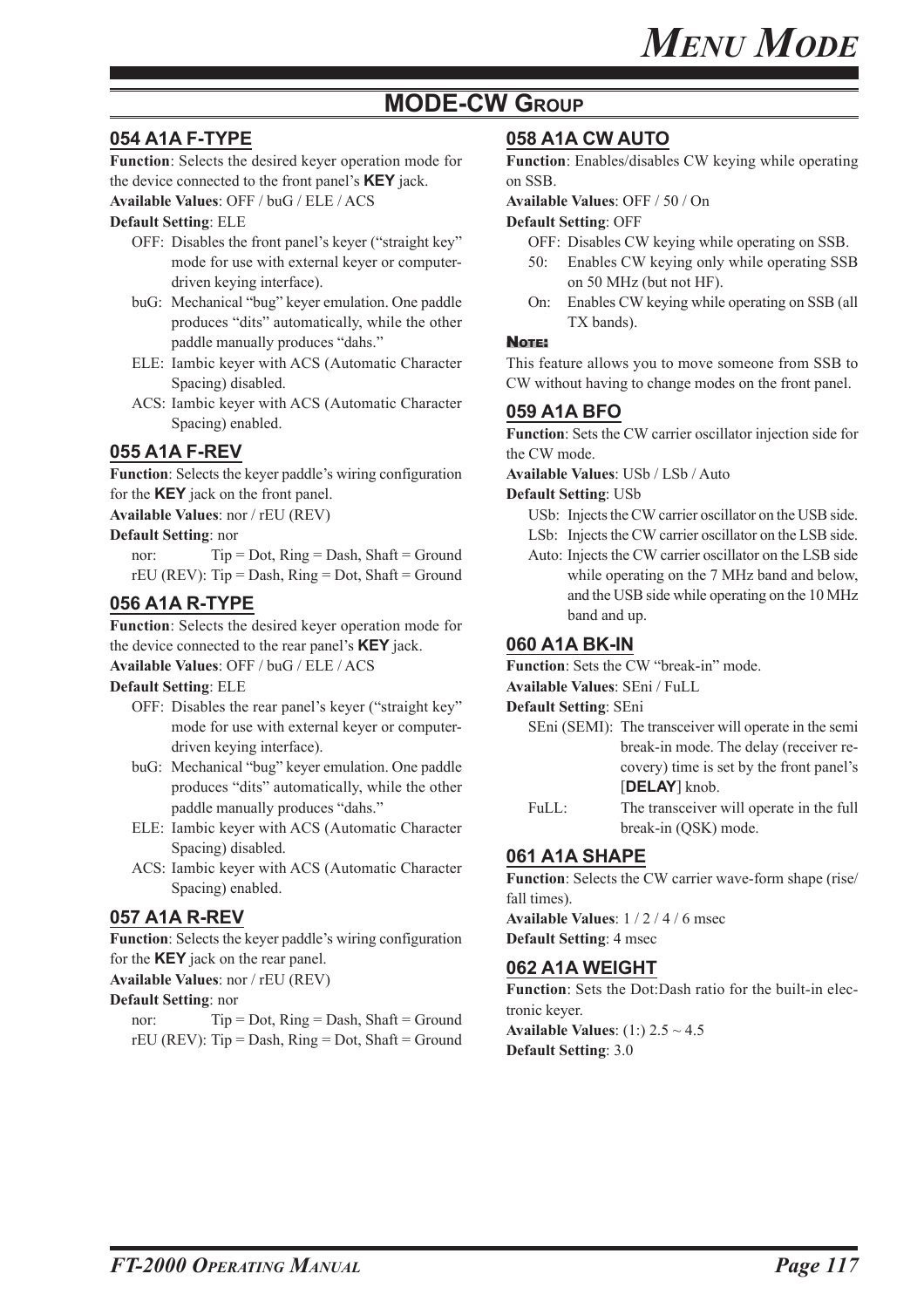### **MODE-CW GROUP**

### **063 A1A FRQDISP**

**Function**: Selects the frequency Display Format for the CW mode.

**Available Values**: dir / OFSt

**Default Setting**: OFSt

|                      | dir (Direct Frequency): Displays the receiver carrier |
|----------------------|-------------------------------------------------------|
|                      | frequency, without any offset                         |
|                      | added. When changing                                  |
|                      | modes between SSB and CW,                             |
|                      | the frequency display re-                             |
|                      | mains constant.                                       |
| OFSt (Pitch Offset): | This frequency display re-                            |
|                      | flects the added BFO offset.                          |

### **064 A1A PC KYNG**

**Function**: Enables/disables CW keying from the "PACKET PTT" terminal (pin 3) on the rear panel's **PACKET** jack while operating on the CW mode. **Available Values**: EnA (Enable) / diS (Disable) **Default Setting**: diS (Disable)

### **065 A1A QSKTIME**

**Function**: Selects the time delay between when the **PTT** is keyed and the carrier is transmitted during QSK operation when using the internal keyer.

**Available Values**: 15 / 20 / 25 / 30 msec **Default Setting**: 15 msec

### **MODE-DAT GROUP**

### **066 dAtA DATA IN**

**Function**: Selects the data input path to be used on the PKT mode.

**Available Values**: dAtA / PC

**Default Setting**: dAtA

- dAtA:Uses the data input line connected to pin 1 of the **PACKET** jack while using the PKT mode.
- PC: This parameter is for future expansion of this transceiver's capabilities, but at this time is not supported.

### **067 dAtA DT GAIN**

**Function**: Sets the data input level from the TNC to the AFSK modulator.

**Available Values**: 0 ~ 100 **Default Setting**: 50

### **068 dAtA DT OUT**

**Function**: Selects the receiver to be connected to the data output port (pin 4) of the **PACKET** jack. **Available Values**: nAin (Main) / Sub **Default Setting**: nAin (Main)

### **069 dAtA OUT LVL**

**Function**: Sets the AFSK data output level at the output port (pin 4) of the **PACKET** jack. **Available Values**: 0 ~ 100 **Default Setting**: 50

### **070 dAtA VOX DLY**

Function: Adjusts the "VOX" delay (receiver recovery) time on the PKT mode. **Available Values**: 30 ~ 3000 msec **Default Setting**: 300 msec

### **071 dAtA V GAIN**

**Function**: Adjusts the "VOX" gain on the PKT mode. **Available Values**: 0 ~ 100 **Default Setting**: 50

### **072 dAtA PKTDISP**

Function: Sets the packet frequency display offset. **Available**: –3000 ~ +3000 Hz (10 Hz/step) **Default**: 0 Hz

### **073 dAtA PKT SFT**

**Function**: Sets the carrier point during the SSB packet operation. **Available**: –3000 ~ +3000 Hz (10 Hz/step)

**Default**: 1000 Hz (typical center frequency for PSK31, etc.)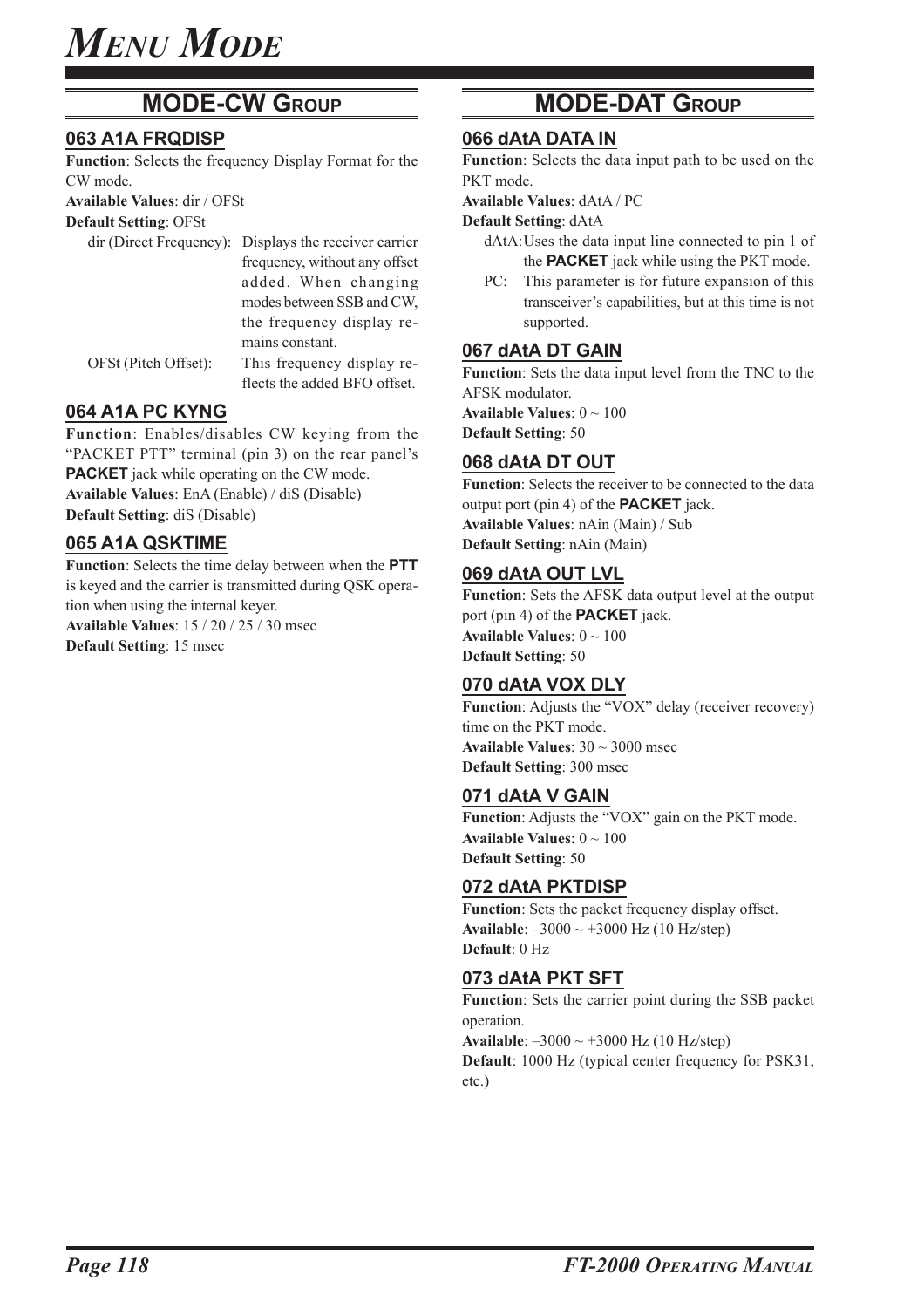### **MODE-FM GROUP**

### **074 F3E MICGAIN**

**Function**: Sets the microphone gain for the FM mode. **Available Values**: Ur  $(VR) / 0 \sim 100$ 

#### **Default Setting**: 50

When this menu is set to "Ur (VR)," you may adjust the microphone gain using the front panel's [**MIC**] knob.

### **075 F3E MIC SEL**

**Function**: Selects the microphone to be used on the FM mode.

**Available Values**: Frnt / dAtA / PC

### **Default Setting**: Frnt

- Frnt (FRONT): Selects the microphone connected to the front panel's **MIC** jack while using the FM mode.
- dAtA: Selects the microphone connected to pin 1 of the **PACKET** Jack while using the FM mode.
- PC: This parameter is for future expansion of this transceiver's capabilities, but at this time is not supported.

### **076 F3E 28 RPT**

**Function**: Sets the magnitude of the repeater shift on the 28 MHz band. **Available Values**: 0 ~ 1000 kHz (10 kHz/step)

**Default Setting**: 100 kHz

### **077 F3E 50 RPT**

**Function**: Sets the magnitude of the repeater shift on the 50 MHz band. **Available Values**: 0 ~ 4000 kHz (10 kHz/step) **Default Setting**: 1000 kHz

### **MODE-RTY GROUP**

### **078 rtty R PLRTY**

**Function**: Selects normal or reverse Mark/Space polarity for RTTY receive operation. **Available Values**: nor / rEU (REV) **Default Setting**: nor

### **079 rtty T PLRTY**

**Function**: Selects normal or reverse Mark/Space polarity for RTTY transmit operation. **Available Values**: nor / rEU (REV) **Default Setting**: nor

### **080 rtty RTY OUT**

**Function**: Selects the receiver to be connected to the data output port (pin 2) of the **RTTY** jack. **Available Values**: nAin (Main) / Sub **Default Setting**: nAin (Main)

### **081 rtty OUT LEL**

**Function**: Sets the FSK RTTY data output level at the output port (pin 2) of the **RTTY** jack. **Available Values**: 0 ~ 100 **Default Setting**: 50

### **082 rtty SHIFT**

**Function**: Selects the frequency shift for FSK RTTY operation.

**Available Values**:170 / 200 / 425 / 850 Hz **Default Setting**: 170 Hz

### **083 rtty TONE**

**Function**: Selects the Mark tone for RTTY operation. **Available Values**: 1275 / 2125 Hz **Default Setting**: 2125 Hz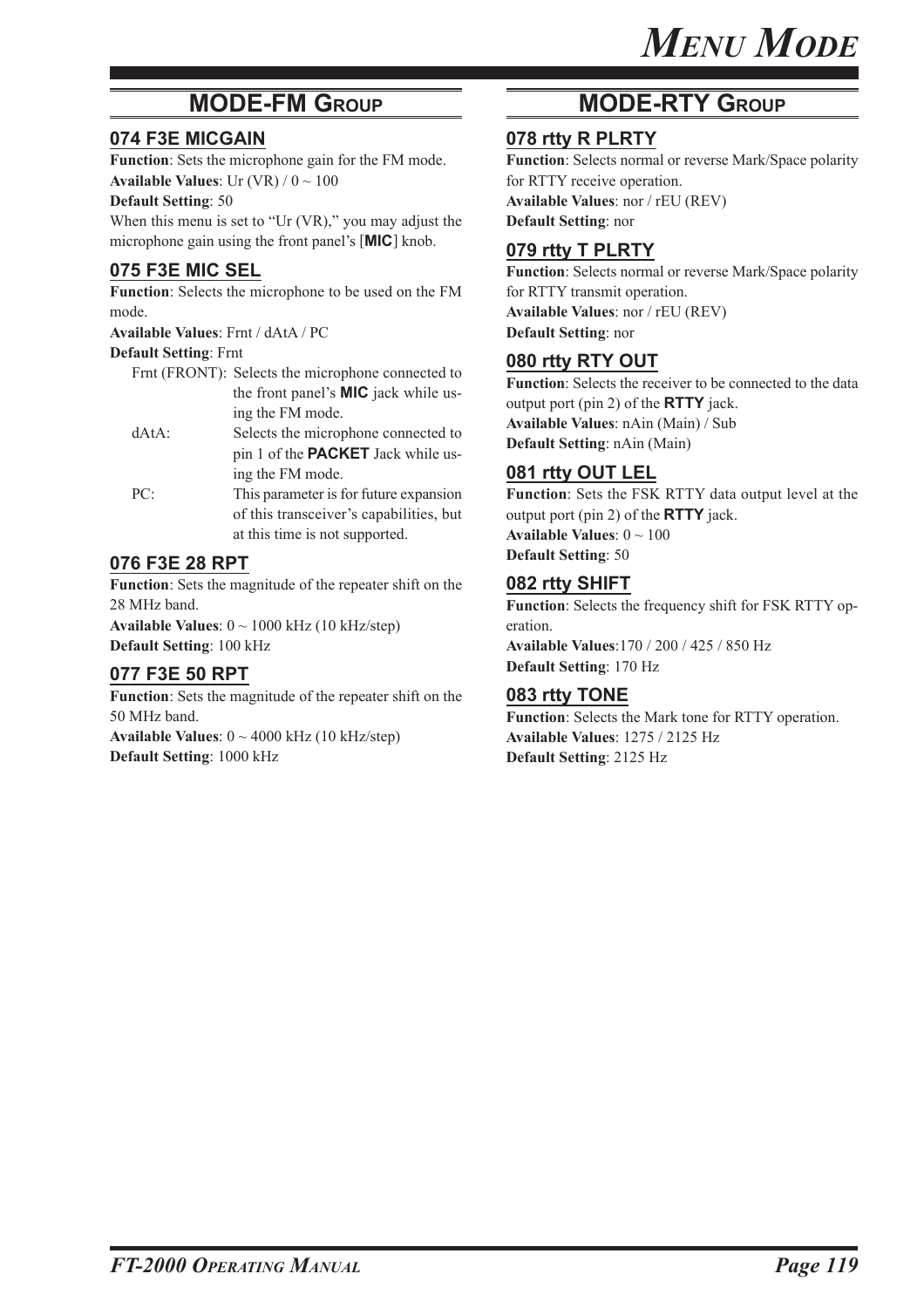### **MODE-SSB GROUP**

### **084 J3E MIC SEL**

**Function**: Selects the microphone to be used on the SSB modes (LSB and USB).

**Available Values**: Frnt / dAtA / PC

**Default Setting**: Frnt

- Frnt (FRONT): Selects the microphone connected to the front panel's **MIC** jack while using the SSB modes.
- dAtA: Selects the microphone connected to pin 1 of the **PACKET** Jack while using the SSB modes.
- PC: This parameter is for future expansion of this transceiver's capabilities, but at this time is not supported.

### **085 J3E TX BPF**

**Function**: Selects the audio passband of the DSP modulator on the SSB mode.

**Available Values**: 1-30 / 1-29 / 2-28 / 3-27 / 4-26 / 3000

- 1-30: 50-3000(Hz)
- 1-29: 100-2900(Hz)
- 2-28: 200-2800(Hz)
- 3-27: 300-2700(Hz)
- 4-26: 400-2600(Hz)
- 3000: 3000WB
- **Default Setting**: 3-27 (300-2700 Hz)

#### NOTE:

The apparent power output, when using the widest bandwidths, may seem lower. This is normal, and it occurs because the available transmitter power is distributed over a wider bandwidth. The greatest compression of power output, conversely, occurs when using the "4-26" setting (400- 2600 Hz), and this setting is highly recommended for contest or DX pile-up work.

### **086 J3E LSB CAR**

**Function**: Adjusts the receiver carrier point for the Main band's (VFO-A) LSB mode.

**Available Values:**  $-200$  Hz  $\sim$   $+200$  Hz (10 Hz/steps) **Default Setting**: 0 Hz

### **087 J3E USB CAR**

**Function**: Adjusts the receiver carrier point for Main band's (VFO-A) USB mode. **Available Values:**  $-200$  Hz  $\sim$   $+200$  Hz (10 Hz/step) **Default Setting**: 0 Hz

### **088 J3E SLSB CR**

**Function**: Adjusts the receiver carrier point for the Sub band's (VFO-B) LSB mode. **Available Values:**  $-200$  Hz  $\sim$   $+200$  Hz (10 Hz/step) **Default Setting**: 0 Hz

### **089 J3E SUSB CR**

**Function**: Adjusts the receiver carrier point for Sub band's (VFO-B) USB mode. **Available Values:**  $-200$  Hz  $\sim$   $+200$  Hz (10 Hz/step) **Default Setting**: 0 Hz

### **RX AUDIO GROUP**

### **090 rout AGC SLP**

**Function**: Selects the gain curve of the AGC amplifier. **Available Values**: nor / SLP

**Default Setting**: nor

- - nor (NORMAL): The AGC output level will follow a linear response to the antenna input level, while AGC is activated.
	- SLP (SLOPED): The AGC output level will increase at 1/10 the rate of the antenna input level, while AGC is activated.



### **091 rout HEADPHN**

**Function**: Selects one of three audio mixing modes when using headphones during Dual Receive operation. **Available Values**: SEP / Con1 / Con2

#### **Default Setting**: SEP

- SEP (SEPARATE): Audio from the Main (VFO-A) receiver is heard only in the left ear, and Sub (VFO-B) receiver audio solely in the right ear.
- Con1 (COMBINE 1): Audio from both Main (VFO-A) and Sub (VFO-B) receivers can be heard in both ears, but Sub (VFO-B) audio is attenuated in the left ear and Main (VFO-A) audio is attenuated in the right ear.
- Con2 (COMBINE 2): Audio from both Main (VFO-A) and Sub (VFO-B) receivers is combined and heard equally in both ears.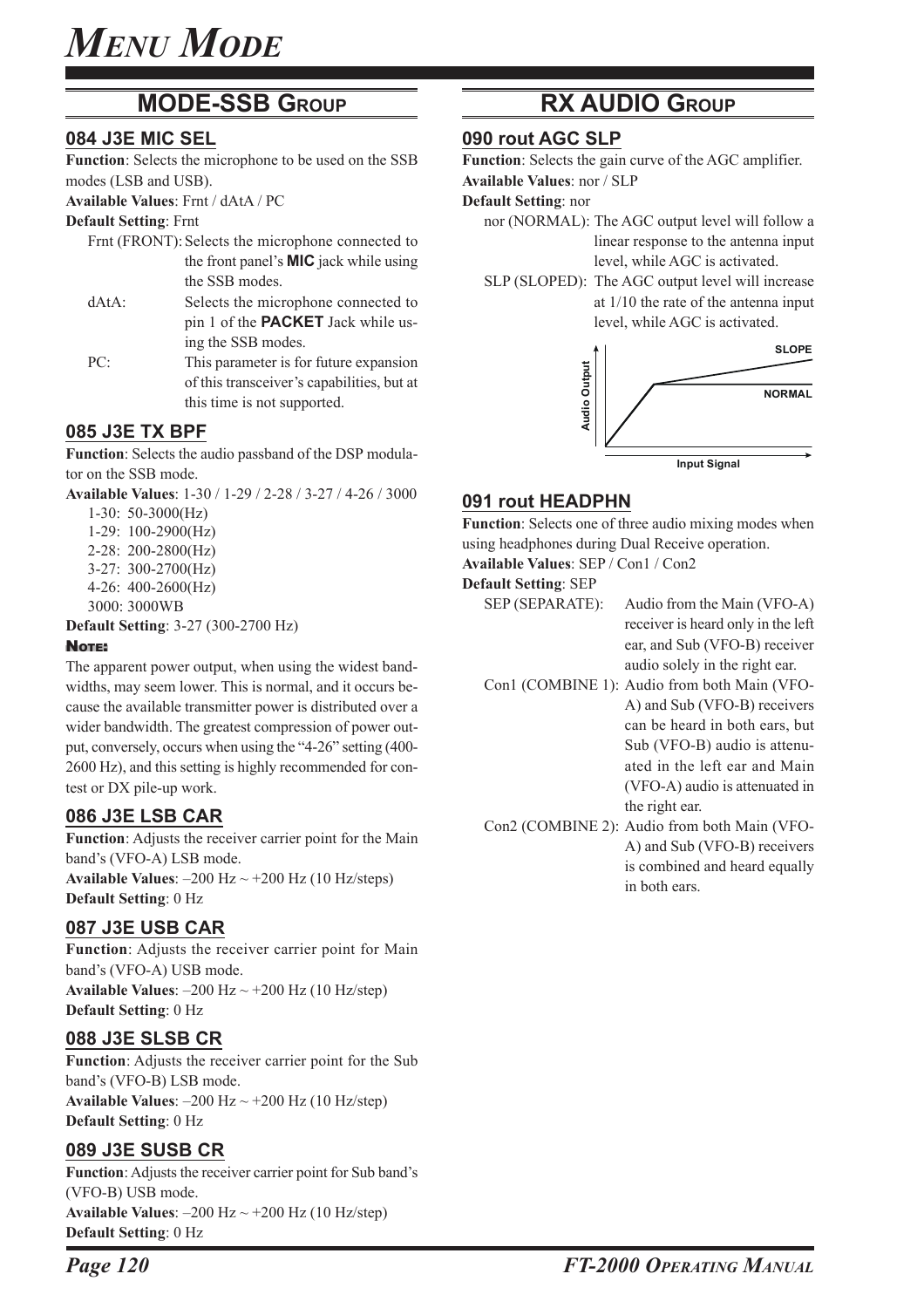### **RX DSP GROUP**

### **092 rdSP CNTR LV**

**Function**: Adjusts the gain of the Contour filter. **Available Values:**  $-40 \sim +20$  dB **Default Setting**: –15 dB

### **093 rdSP CNTR WI**

**Function**: Adjusts the Q-factor of the Contour filter. **Available Values**: 1 - 11 **Default Setting**: 10





### **094 rdSP NOTCH W**

**Function**: Selects the bandwidth of the DSP NOTCH filter

**Available Values**: nArr (Narrow) / uuid (Wide) **Default Setting**: uuid (Wide)

### **095 rdSP CW SHAP**

**Function**: Selects the passband characteristics of the DSP filter for the CW mode.

**Available Values**: SOFt / ShAP

#### **Default Setting**: ShAP

SOFt (SOFT): Primary importance is attached to the phase of the filter factor.

ShAP (SHARP): Primary importance is attached to the amplitude of the filter factor.

### **096 rdSP CW SLP**

**Function**: Selects the shape factor of the DSP filter for the CW mode. **Available Values**: StP(STEEP) / nEd(MEDIUM) / GEnt(GENTLE) **Default Setting**: nEd (MEDIUM)

### **097 rdSP CW NARR**

**Function**: Selects the passband of the DSP filter for the CW "Narrow" mode. **Available Values**: 25 / 50 / 100 / 200 / 300 / 400 / 500 / 800 / 1200 / 1400 / 1700 / 2000 Hz **Default Setting**: 500 Hz

### **098 rdSP PKT SHP**

**Function**: Selects the passband characteristics of the DSP filter for the PKT mode.

**Available Values**: SOFt / ShAP

**Default Setting**: ShAP

SOFt (SOFT): Primary importance is attached to the phase of the filter factor.

ShAP (SHARP): Primary importance is attached to the amplitude of the filter factor.

### **099 rdSP PKT SLP**

**Function**: Selects the shape factor of the DSP filter for the PKT mode.

**Available Values**: StP(STEEP) / nEd(MEDIUM) / GEnt(GENTLE)

**Default Setting**: nEd (MEDIUM)

### **100 rdSP PKT NAR**

**Function**: Selects the passband of the DSP filter for the PKT "Narrow" mode. **Available Values**: 25 / 50 / 100 / 200 / 300 / 400 Hz **Default Setting**: 300 Hz

### **101 rdSP RTY SHP**

**Function**: Selects the passband characteristics of the DSP filter for the RTTY mode.

**Available Values**: SOFt / ShAP

**Default Setting**: ShAP

SOFt (SOFT): Primary importance is attached to the phase of the filter factor.

ShAP (SHARP): Primary importance is attached to the amplitude of the filter factor.

### **102 rdSP RTY SLP**

**Function**: Selects the shape factor of the DSP filter for the RTTY mode.

**Available Values**: StP(STEEP) / nEd(MEDIUM) / GEnt(GENTLE)

**Default Setting**: nEd (MEDIUM)

### **103 rdSP RTY NAR**

**Function**: Selects the passband of the DSP filter for the RTTY "Narrow" mode. **Available Values**: 25 / 50 / 100 / 200 / 300 / 400 Hz **Default Setting**: 300 Hz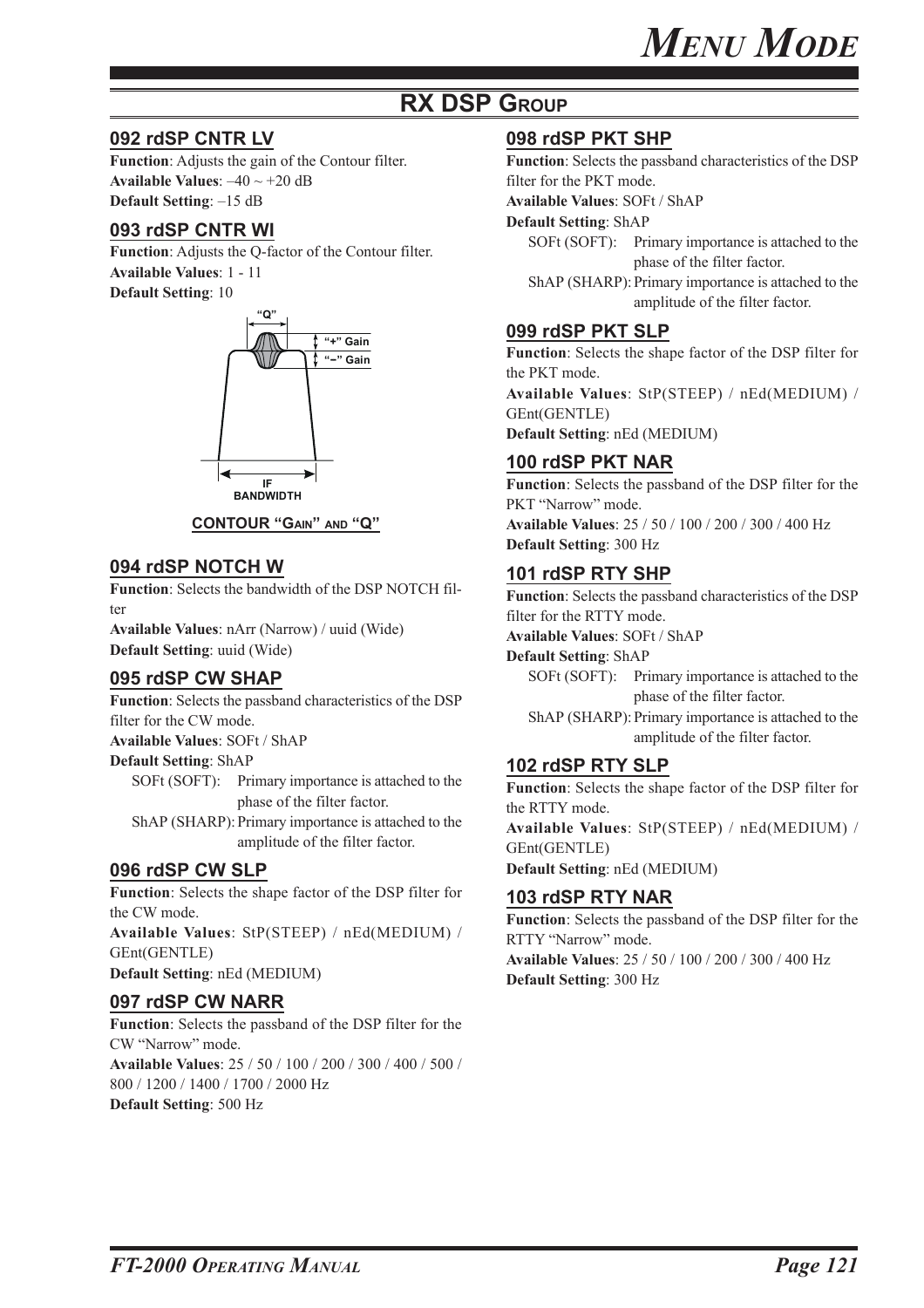### **RX DSP GROUP**

### **104 rdSP SSB SHP**

**Function**: Selects the passband characteristics of the DSP filter for the SSB modes (LSB and USB).

### **Available Values**: SOFt / ShAP

**Default Setting**: ShAP

- SOFt (SOFT): Primary importance is attached to the phase of the filter factor.
- ShAP (SHARP): Primary importance is attached to the amplitude of the filter factor.

### **105 rdSP SSB SLP**

**Function**: Selects the shape factor of the DSP filter for the SSB modes (LSB and USB).

**Available Values**: StP(STEEP) / nEd(MEDIUM) / GEnt(GENTLE)

**Default Setting**: nEd (MEDIUM)

### **106 rdSP SSB NAR**

*Function*: Selects the passband of the DSP filter for the "Narrow" SSB mode.

**Available Values**: 200 / 400 / 600 / 850 / 1100 / 1350 / 1500 / 1650 / 1800 / 1950 / 2100 / 2250 Hz

**Default Setting**: 1800 Hz



**DSP FILTER PASSBAND** 



**DSP FILTER SHAPE** 

### **SCOPE GROUP**

#### ADVICE:

This group's adjustment has no effect, if the optional DMU-2000 Data Management Unit is not connected.

### **107 SCP 1.8 FIX**

**Function**: Selects the scan start frequency of the FIX mode Spectrum Scope while monitoring on the 160 m amateur band.

**Available Values**: 1.800 - 1.999 MHz (1 kHz/step) **Default Setting**: 1.800 MHz

### **108 SCP 3.5 FIX**

**Function**: Selects the scan start frequency of the FIX mode Spectrum Scope while monitoring on the 80 m amateur band.

**Available Values**: 3.500 - 3.999 MHz (1 kHz/step) **Default Setting**: 3.500 MHz

### **109 SCP 5.0 FIX**

**Function**: Selects the scan start frequency of the FIX mode Spectrum Scope while monitoring on the 60 m amateur band.

**Available Values**: 5.250 - 5.499 MHz (1 kHz/step) **Default Setting**: 5.250 MHz

### **110 SCP 7.0 FIX**

**Function**: Selects the scan start frequency of the FIX mode Spectrum Scope while monitoring on the 40 m amateur band.

**Available Values**: 7.000 - 7.299 MHz (1 kHz/step) **Default Setting**: 7.000 MHz

### **111 SCP 10.1 FIX**

**Function**: Selects the scan start frequency of the FIX mode Spectrum Scope while monitoring on the 30 m amateur band.

**Available Values**: (1)0.100 - (1)0.149 MHz (1 kHz steps) **Default Setting**: (1)0.100 MHz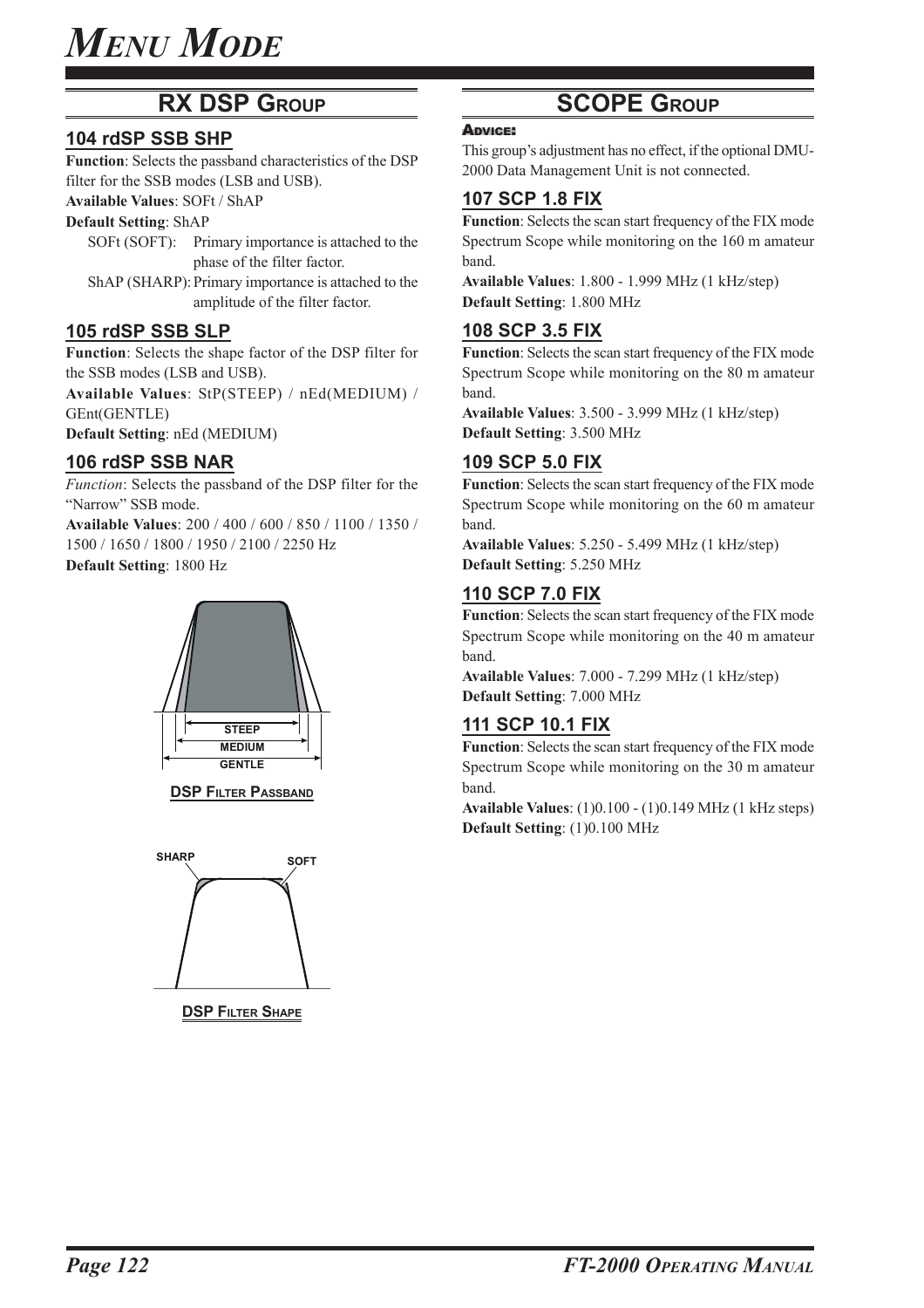### **SCOPE GROUP**

### **112 SCP 14.0 FIX**

**Function**: Selects the scan start frequency of the FIX mode Spectrum Scope while monitoring on the 20 m amateur band.

**Available Values**: (1)4.000 - (1)4.349 MHz (1 kHz/step) **Default Setting**: (1)4.000 MHz

### **113 SCP 18.0 FIX**

**Function**: Selects the scan start frequency of the FIX mode Spectrum Scope while monitoring on the 17 m amateur band.

**Available Values**: (1)8.000 - (1)8.199 MHz (1 kHz/step) **Default Setting**: (1)8.068 MHz

### **114 SCP 21.0 FIX**

**Function**: Selects the scan start frequency of the FIX mode Spectrum Scope while monitoring on the 15 m amateur band.

**Available Values**: (2)1.000 - (2)1.449 MHz (1 kHz/step) **Default Setting**: (2)1.000 MHz

### **115 SCP 24.8 FIX**

**Function**: Selects the scan start frequency of the FIX mode Spectrum Scope while monitoring on the 12 m amateur band.

**Available Values**: (2)4.800 - (2)4.989 MHz (1 kHz/step) **Default Setting**: (2)4.890 MHz

### **116 SCP 28.0 FIX**

**Function**: Selects the scan start frequency of the FIX mode Spectrum Scope while monitoring on the 10 m amateur band.

**Available Values**: (2)8.000 - (2)9.699 MHz (1 kHz/step) **Default Setting**: (2)8.000 MHz

### **117 SCP 50.0 FIX**

**Function**: Selects the scan start frequency of the FIX mode Spectrum Scope while monitoring on the 6 m amateur band. **Available Values**: (5)0.000 - (5)3.999 MHz (1 kHz/step) **Default Setting**: (5)0.000 MHz

### **TUNING GROUP**

### **118 tun DIALSTEP**

**Function**: Setting of the Tuning Dial knob's tuning speed except the FM and FM-PKT modes. **Available Values**: 1 / 5 / 10 Hz

**Default Setting**: 10 Hz

### **119 tun CW FINE**

**Function**: Enabling/disabling of the "Fine" tuning speed in the CW, RTTY, and PKT-SSB modes. **Available Values**: EnA (ENABLE) / diS (DISABLE)

**Default Setting**: diS (DISABLE)

- EnA (ENABLE): Tuning in 1 Hz steps on the CW, RTTY, and PKT-SSB modes.
- diS (DISABLE): Tuning according to the steps determined via menu item "118 tun DIALSTEP."

### **120 tun MHz SEL**

**Function**: Selects the tuning steps for the [**SUB VFO-B**] knob when the [**MHz**] button is pressed. **Available Values**: 1 / 0.1 MHz **Default Setting**: 1 MHz

### **121 tun AM STEP**

**Function**: Selects the tuning steps for the microphone's [**UP**]/[**DWN**] keys in the AM mode. **Available Values**: 2.5 / 5 / 9 / 10 / 12.5 kHz **Default Setting**: 5 kHz

### **122 tun FM STEP**

**Function**: Selects the tuning steps for the microphone's [**UP**]/[**DWN**] keys in the FM and FM-PKT modes. **Available Values**: 5 / 6.25 / 10 / 12.5 / 20 / 25 kHz **Default Setting**: 5 kHz

### **123 tun FM DIAL**

**Function**: Setting of the Tuning Dial knob's tuning speed in the FM mode. **Available Values**: 10 / 100 Hz **Default Setting**: 100 Hz

### **124 tun MY BAND**

**Function**: Programs a band to be skipped while selecting bands using the [**SUB VFO-B**] knob. **Available Values**: 1.8 ~ 50 / GE / AU

#### **Default Setting: --**

To program the band to be skipped, rotate the [**SUB VFO-B**] knob to recall the band to be skipped while selecting bands via the [**SUB VFO-B**] knob, then press the [**ENT**] button to change this setting to "ON" (a "d" notation will replace the "E" notation). Repeat the same procedures to cancel the setting (skipped "Off": "d" notation appears).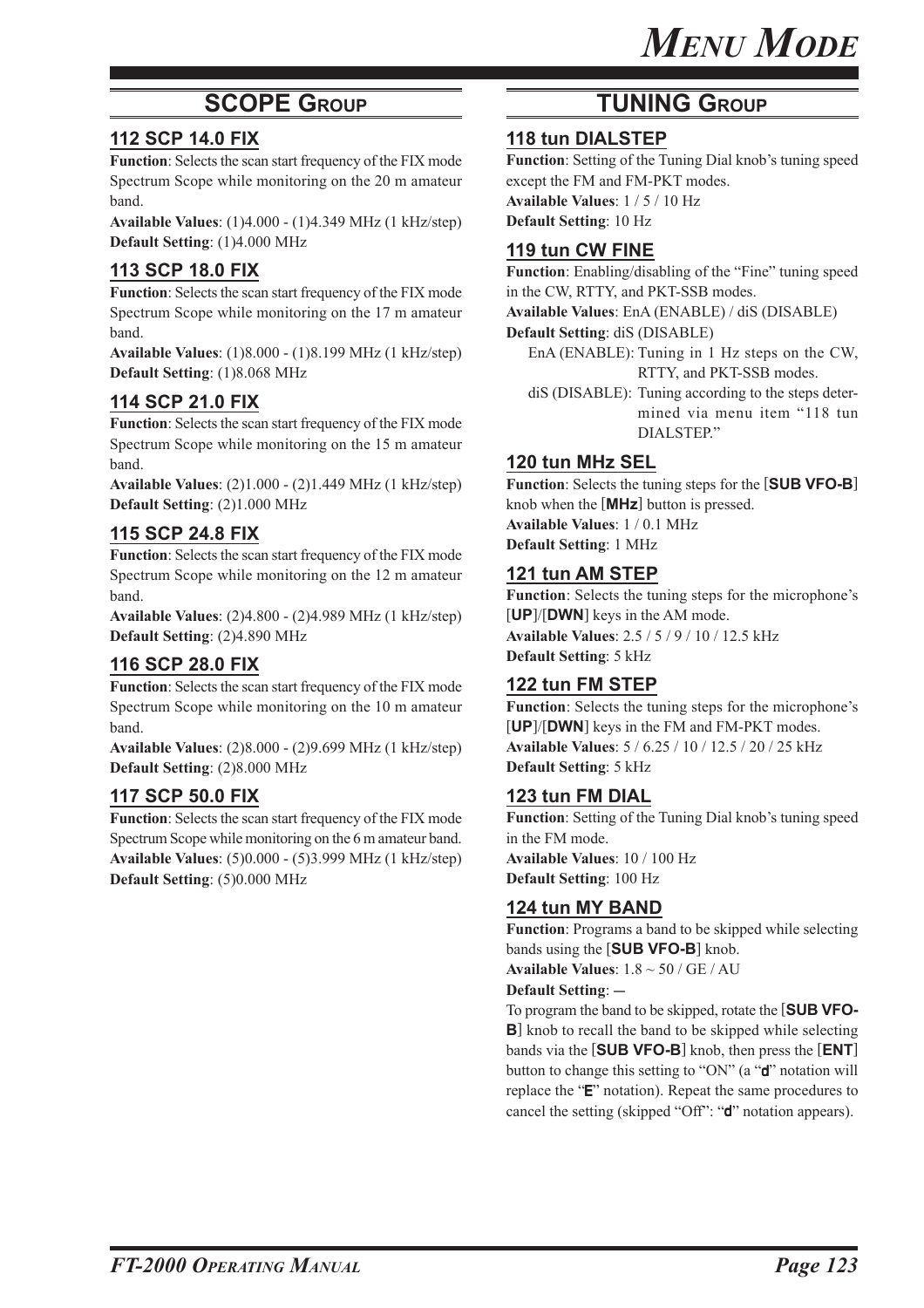### **TX AUDIO GROUP**

### **125 tAUd EQ1 FRQ**

**Function**: Selects the center frequency of the lower range for the parametric microphone equalizer.

**Available Values**: OFF / 100 ~ 700 Hz (100 Hz/step)

**Default Setting**: OFF

- OFF: The equalizer gain and Q-factor are set to factory defaults (flat).
- $100 \sim 700$ : Center frequencies of  $100$  Hz $\sim 700$  Hz. You may adjust the equalizer gain and Qfactor at this selected audio frequency via menu items "126 tAUd EQ1 LVL" and "127 tAUd EQ1 BW."

### **126 tAUd EQ1 LVL**

**Function**: Adjusts the equalizer gain of the low range of the parametric microphone equalizer.

**Available Values:**  $-20 \sim +10$ 

**Default Setting**: +5

### **127 tAUd EQ1 BW**

**Function**: Adjusts the Q-factor of the low range of the parametric microphone equalizer.

**Available Values**: 1 ~ 10

**Default Setting**: 10

### **128 tAUd EQ2 FRQ**

**Function**: Selects the center frequency of the middle range for the parametric microphone equalizer.

**Available Values**: OFF / 700 ~ 1500 Hz (100 Hz/step)

**Default Setting**: OFF

- OFF: The equalizer gain and Q-factor are set to factory defaults (flat).
- $700 \sim 1500$ : Center frequencies of  $700$  Hz $\sim 1500$  Hz. You may adjust the equalizer gain and Q-factor at this selected audio frequency via menu items "129 tAUd EQ2 LVL" and "130 tAUd EQ2 BW."

### **129 tAUd EQ2 LVL**

**Function**: Adjusts the equalizer gain of the middle range of the parametric microphone equalizer. **Available Values**: –20 ~ +10

**Default Setting**: +5

### **130 tAUd EQ2 BW**

**Function**: Adjusts the Q-factor of the middle range of the parametric microphone equalizer.

**Available Values**: 1 ~ 10 **Default Setting**: 10

### **131 tAUd EQ3 FRQ**

**Function**: Selects the center frequency of the high range for the parametric microphone equalizer.

**Available Values**: OFF / 1500 ~ 3200 Hz (100 Hz/step) **Default Setting**: OFF

- OFF: The equalizer gain and Q-factor are set to factory defaults (flat).
- $1500 \sim 3200$ : Center frequencies of  $1500$  Hz $\sim 3200$  Hz. You may adjust the equalizer gain and Q-factor in this selected audio frequency via menu items "132 tAUd EQ3 LVL" and "133 tAUd EQ3 BW."

### **132 tAUd EQ3 LVL**

**Function**: Adjusts the equalizer gain of the high range of the parametric microphone equalizer. **Available Values:**  $-20 \sim +10$ 

**Default Setting**: +5

### **133 tAUd EQ3 BW**

**Function**: Adjusts the Q-factor of the high range of the parametric microphone equalizer. **Available Values**: 1 ~ 10 **Default Setting**: 10

**134 tAUd PE1 FRQ**

## **Function**: Selects the center frequency of the lower range

for the parametric microphone equalizer when the speech processor is activated.

**Available Values**: OFF / 100 ~ 700 Hz (100 Hz/step)

#### **Default Setting**: 200 Hz

- OFF: The equalizer gain and Q-factor are set to factory defaults (flat).
- $100 \sim 700$ : Center frequencies of 100 Hz $\sim 700$  Hz. You may adjust the equalizer gain and Qfactor at this selected audio frequency via menu items "135 tAUd PE1 LVL" and "136 tAUd PE1 BW."

### **135 tAUd PE1 LVL**

**Function**: Adjusts the equalizer gain of the low range of the parametric microphone equalizer when the speech processor is activated.

**Available Values**: –20 ~ +10 **Default Setting**: 0

### **136 tAUd PE1 BW**

**Function**: Adjusts the Q-factor of the low range of the parametric microphone equalizer when the speech processor is activated.

**Available Values**: 1 ~ 10 **Default Setting**: 2